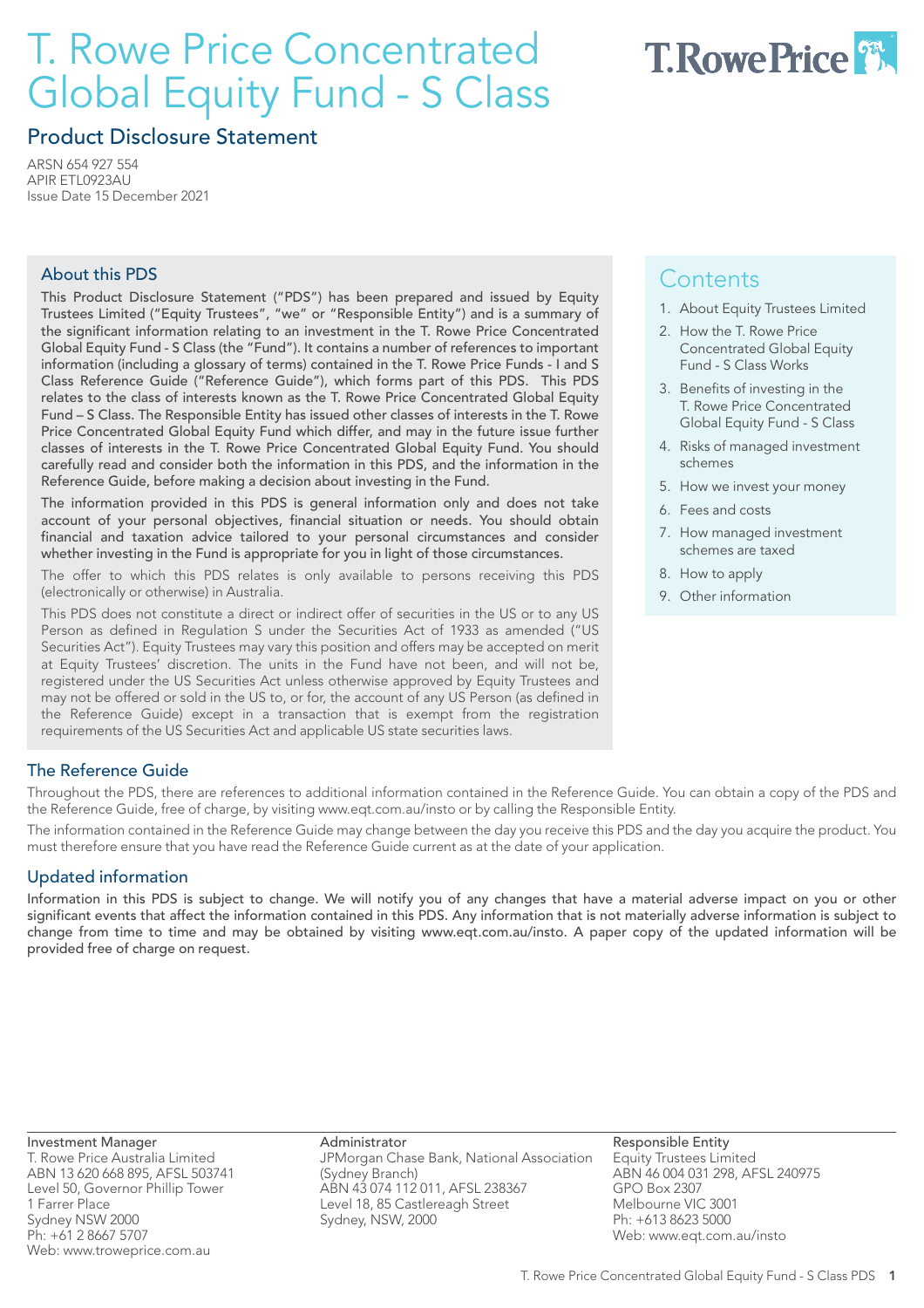# 1. About Equity Trustees Limited

#### The Responsible Entity

#### Equity Trustees Limited

Equity Trustees Limited ABN 46 004 031 298 AFSL 240975, a subsidiary of EQT Holdings Limited ABN 22 607 797 615, which is a public company listed on the Australian Securities Exchange (ASX: EQT), is the Fund's responsible entity and issuer of this PDS. Established as a trustee and executorial service provider by a special Act of the Victorian Parliament in 1888, today Equity Trustees is a dynamic financial services institution which continues to grow the breadth and quality of products and services on offer.

Equity Trustees' responsibilities and obligations as the Fund's responsible entity are governed by the Fund's constitution ("Constitution"), the Corporations Act and general trust law. Equity Trustees has appointed T. Rowe Price Australia Limited as the investment manager of the Fund. Equity Trustees has appointed a custodian to hold the assets of the Fund. The custodian has no supervisory role in relation to the operation of the Fund and is not responsible for protecting your interests.

#### The Investment Manager

#### T. Rowe Price Australia Limited

T. Rowe Price Australia Limited ("Investment Manager" or "T. Rowe Price") is a subsidiary of the Baltimore-based T. Rowe Price Group, Inc. which is a global investment management organisation with \$2.16 trillion in assets under management as of June 30, 2021. T. Rowe Price Group provides a broad array of mutual funds, sub-advisory services, and separate account management for individual and institutional investors, retirement plans and financial intermediaries. The organisation also offers sophisticated investment planning and guidance tools. T. Rowe Price's disciplined and risk-aware investment approach focuses on diversification, style consistency and fundamental research.

# 2. How the T. Rowe Price Concentrated Global Equity Fund - S Class Works

The Fund is a registered managed investment scheme governed by the Constitution. The Fund comprises assets which are acquired in accordance with the Fund's investment strategy. Direct investors receive units in the Fund when they invest. In general, each unit represents an equal interest in the assets of the Fund subject to liabilities; however, it does not give investors an interest in any particular asset of the Fund.

If you invest in the Fund through an IDPS (as defined in the Reference Guide) you will not become an investor in the Fund. The operator or custodian of the IDPS will be the investor entered in the Fund's register and will be the only person who is able to exercise the rights and receive the benefits of a direct investor. Your investment in the Fund through the IDPS will be governed by the terms of your IDPS. Please direct any queries and requests relating to your investment to your IDPS Operator (as defined in the Reference Guide). Unless otherwise stated, the information in this PDS applies to direct investors.

#### Applying for units

You can acquire units by completing the Application Form that accompanies this PDS or completing the online Application Form. The minimum initial investment amount for the Fund is \$50,000, unless otherwise determined by the Responsible Entity.

If completing the hard copy Application Form, it should be sent along with your identification documents (if applicable) to:

T. Rowe Price Australia Limited C/- LINK Market Services Limited PO Box 3721 Rhodes NSW 2138

Please note that cash cannot be accepted.

If completing the online Application Form, please go to http://link.eappform.com/initiate.aspx?subbrand=troweprice for further instructions.

We reserve the right to accept or reject applications in whole or in part at our discretion. We have the discretion to delay processing applications where we believe this to be in the best interest of the Fund's investors.

The price at which units are acquired is determined in accordance with the Constitution ("Application Price"). The Application Price on a Business Day is, in general terms, equal to the Net Asset Value ("NAV") of the Fund, divided by the number of units on issue and adjusted for the buy spread ("Buy Spread"). For further details on the Buy Spread, please refer to the paragraph headed "Buy/Sell Spread" under Section 6.

The Application Price will vary as the market value of assets in the Fund rises or falls.

#### Making additional investments

You can make additional investments into the Fund at any time by sending us your additional investment amount together with a completed Application Form. Please note that the online Application Form cannot be used for making additional investments. The minimum additional investment into the Fund is \$5,000. You can pay using BPAY<sup>®</sup> (additional investments only) and direct credit payment options.

#### **Distributions**

An investor's share of any distributable income is calculated in accordance with the Constitution and is generally based on the number of units held by the investor at the end of the distribution period.

The Fund usually distributes income annually, however Equity Trustees may change the distribution frequency without notice. Distributions are calculated effective the last day of each distribution period and are normally paid to investors as soon as practicable after the distribution calculation date.

Investors in the Fund can indicate a preference to have their distribution:

- reinvested back into the Fund; or
- directly credited to their AUD Australian domiciled bank account.

Investors who do not indicate a preference will have their distributions automatically reinvested. Applications for reinvestment will be taken to be received immediately prior to the next Business Day after the relevant distribution period. There is no Buy Spread on distributions that are reinvested.

In some circumstances, the Constitution may allow for an investor's withdrawal proceeds to be taken to include a component of distributable income.

Indirect Investors should review their IDPS Guide for information on how and when they receive any income distribution.

#### Access to your money

Investors in the Fund can generally withdraw their investment by completing a written request to withdraw from the Fund and mailing it to:

T. Rowe Price Australia Limited C/- LINK Market Services Limited PO Box 3721 Rhodes NSW 2138

The minimum withdrawal amount is \$5,000. Once we receive and accept your withdrawal request, we may act on your instruction without further enquiry if the instruction bears your account number or investor details and your (apparent) signature(s), or your authorised signatory's (apparent) signature(s).

Equity Trustees will generally allow an investor to access their investment within 14 days of acceptance of a withdrawal request by transferring the withdrawal proceeds to such investors' nominated bank account. However, Equity Trustees is allowed to reject withdrawal requests in certain circumstances, and also to make payment up to 30 days after receipt of a request (which may be extended in certain circumstances) as outlined in the Constitution and Reference Guide.

We reserve the right to accept or reject withdrawal requests in whole or in part at our discretion.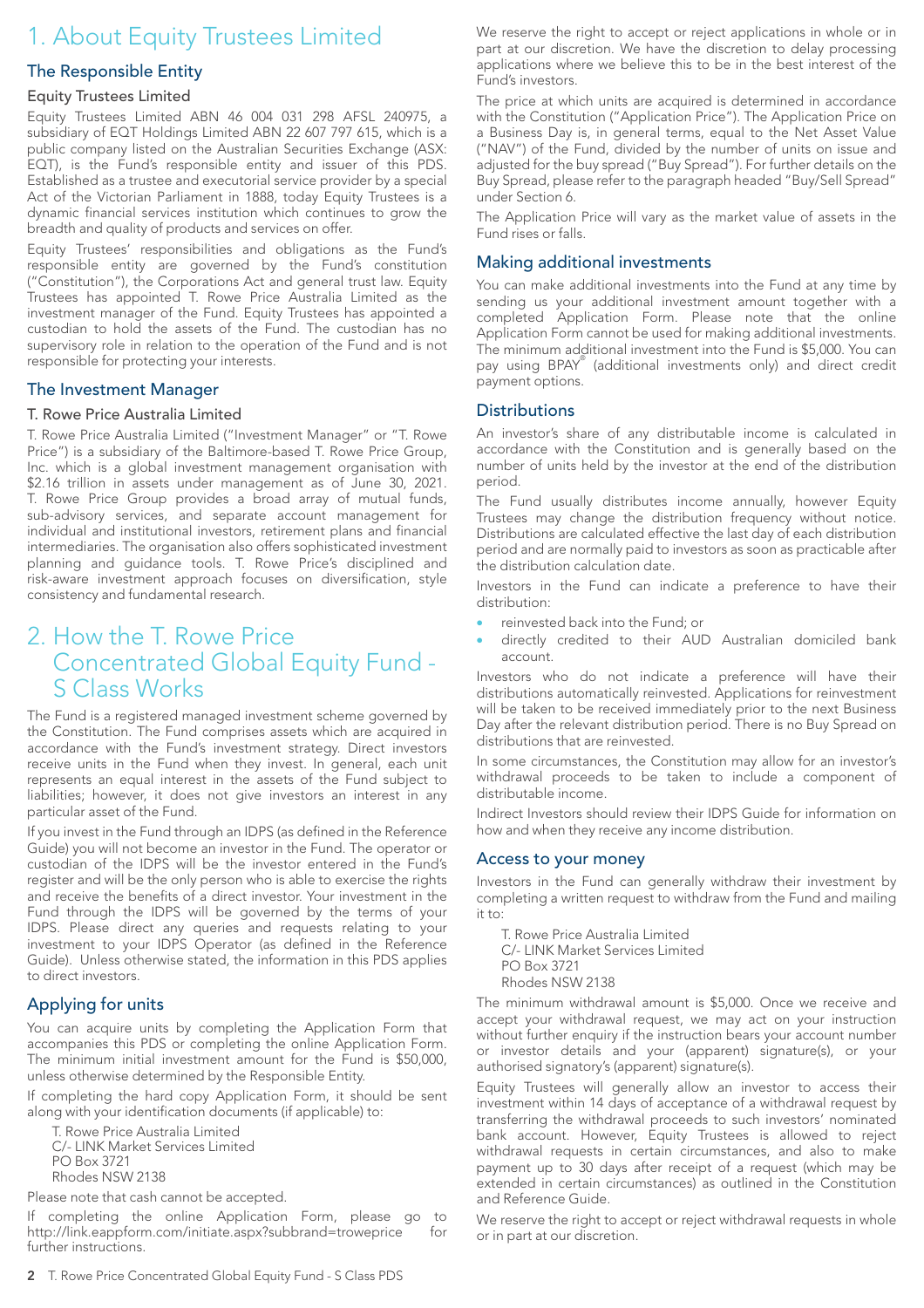The price at which units are withdrawn is determined in accordance with the Constitution ("Withdrawal Price"). The Withdrawal Price on a Business Day is, in general terms, equal to the NAV of the Fund, divided by the number of units on issue and adjusted for the sell spread ("Sell Spread"). For further details on the Sell Spread please refer to the paragraph headed "Buy/Sell Spread" under Section 6.

The Withdrawal Price will vary as the market value of assets in the Fund rises or falls.

Equity Trustees reserves the right to fully redeem your investment if your investment balance in the Fund falls below \$50,000 as a result of processing your withdrawal request.

In certain circumstances, for example, when there is a freeze on withdrawals, where accepting a withdrawal is not in the best interests of investors in the Fund including due to one or more circumstances outside its control or where the Fund is not liquid (as defined in the Corporations Act), Equity Trustees can deny or suspend a withdrawal request and you may not be able to withdraw your funds in the usual processing times or at all. When the Fund is not liquid, an investor can only withdraw when Equity Trustees makes a withdrawal offer to investors in accordance with the Corporations Act. Equity Trustees is not obliged to make such offers.

If you are an Indirect Investor, you need to provide your withdrawal request directly to your IDPS Operator. The time to process a withdrawal request will depend on the particular IDPS Operator and the terms of the IDPS.

#### Unit pricing discretions policy

Equity Trustees has developed a formal written policy in relation to the guidelines and relevant factors taken into account when exercising any discretion in calculating unit prices (including determining the value of the assets and liabilities). A copy of the policy and, where applicable and to the extent required, any other relevant documents in relation to the policy will be made available free of charge on request.

#### Additional information

If and when the Fund has 100 or more direct investors, it will be classified by the Corporations Act as a 'disclosing entity'. As a disclosing entity, the Fund will be subject to regular reporting and disclosure obligations. Investors would then have a right to obtain a copy, free of charge, of any of the following documents:

- the most recent annual financial report lodged with ASIC ("Annual Report");
- any subsequent half yearly financial report lodged with ASIC after the lodgement of the Annual Report; and
- any continuous disclosure notices lodged with ASIC after the Annual Report but before the date of this PDS.

Equity Trustees will comply with any continuous disclosure obligation by lodging documents with ASIC as and when required.

Copies of these documents lodged with ASIC in relation to the Fund may be obtained from ASIC through ASIC's website.

#### Further reading

You should read the important information in the Reference Guide about:

- Different classes of units;
- Application cut-off times;
- Application terms;
- Online applications;
- Authorised signatories;
- Reports;
- Withdrawal cut-off times;
- Withdrawal terms; and
- Withdrawal restrictions,

under the "Investing in the T. Rowe Price Funds", "Managing your investment" and "Withdrawing your investment" sections before making a decision. Go to the Reference Guide which is available at www.eqt.com.au/insto. The material relating to these matters may change between the time when you read this PDS and the day when you acquire the product.

# 3. Benefits of investing in the T. Rowe Price Concentrated Global Equity Fund - S Class

An investment in the Fund provides the following benefits and features:

- exposure to larger capitalization global equities that are representative of the highest conviction securities held across sector and/or regional portfolios managed by T. Rowe Price.
- access to the expertise of T. Rowe Price which has a team of senior investment professionals that have a long track record of investing in sector or regional specialty portfolios and providing investment insights and facilitate the comparison of stocks on a global basis. The extensive experience of this team is invaluable in its ability to effectively identify strong investment candidates from the universe of potential mid- to large-cap securities.
- access to the research of the T. Rowe Price global research platform of regional and sector specialists. The diversity of the team and their involvement in the industries they cover ensure they are experts in their respective sectors.
- portfolios are constructed from the bottom-up, and T. Rowe Price looks for companies with the potential either for growth or relative improvement, located in industries where the outlook is becoming more attractive. T. Rowe Price believes bottom-up stock selection supported by proprietary, fundamental research can uncover and exploit anomalies among global equities and is the key driver of value-added active management. T. Rowe Price's focus and commitment to fundamental research gives the firm an information edge that is a powerful competitive advantage.

## 4. Risks of managed investment schemes

All investments carry risks. Different investment strategies may carry different levels of risk, depending on the assets acquired under the strategy. Assets with the highest long-term returns may also carry the highest level of short-term risk. The significant risks below should be considered in light of your risk profile when deciding whether to invest in the Fund. Your risk profile will vary depending on a range of factors, including your age, the investment time frame (how long you wish to invest for), your other investments or assets and your risk tolerance.

The Responsible Entity and the Investment Manager do not guarantee the liquidity of the Fund's investments, repayment of capital or any rate of return or the Fund's investment performance. The value of the Fund's investments will vary. Returns are not guaranteed and you may lose money by investing in the Fund. The level of returns will vary and future returns may differ from past returns. Laws affecting managed investment schemes may change in the future. The structure and administration of the Fund is also subject to change.

In addition, we do not offer advice that takes into account your personal financial situation, including advice about whether the Fund is suitable for your circumstances. If you require personal financial or taxation advice, you should contact a licensed financial adviser and/or taxation adviser.

#### Active management risk

Typically, the Investment Manager actively seeks attractive securities to invest in, rather than investing in a predetermined basket of securities, such as a basket of securities that reflects an index. Consequently, as the Fund does not fully replicate the securities by reference to which the benchmark index is calculated, the Fund may underperform relative to its stated benchmark.

#### Concentration risk

Concentration of investments in the Fund (between individual investments and types of investments) will reduce the potential benefit of diversification. The potential benefit of diversification is to reduce volatility of investments.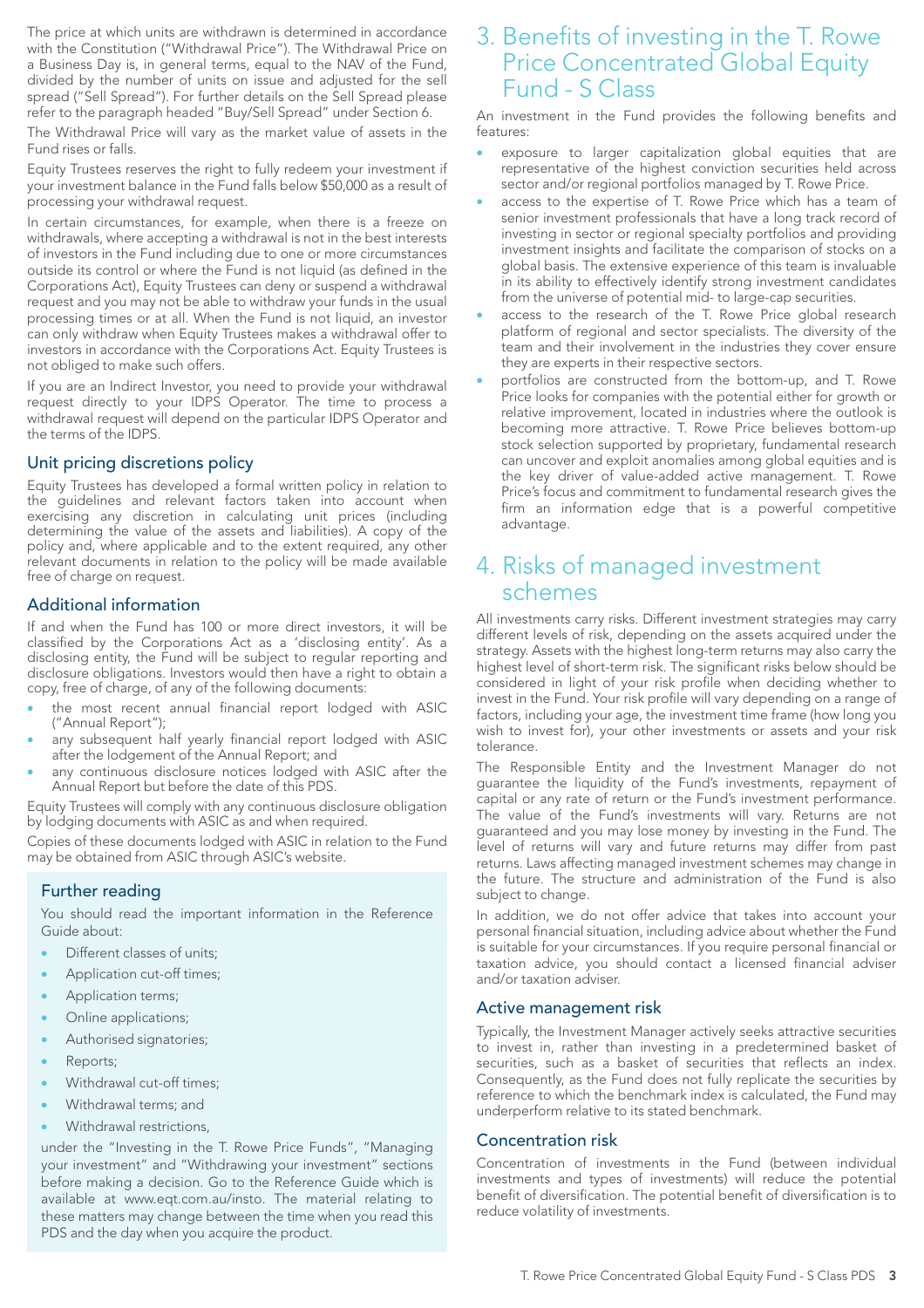### Country risk

Investments in foreign companies may decline in value because of sovereign, political, economic or market instability; the absence of accurate information about the companies; and risks of unfavourable government actions such as expropriation and nationalisation. Such securities may be less liquid, more volatile, and harder to value. In times of market disruptions (including but not limited to market closures), security prices may be delayed or unavailable. Some countries may have different legal systems, taxation regimes, auditing and accounting standards with less governmental regulation and transparency. These risks may be higher when investing in emerging markets.

#### Currency risk

The Fund may invest in securities denominated in currencies other than Australian dollars. If these currencies change in value relative to the Australian dollar, the value of the investment can change. The Investment Manager will not typically hedge currency risk to Australian dollars.

#### Derivatives risk

There are risks associated with using futures, swaps, options and other types of derivatives as these instruments may expose the Fund to leverage, are relatively less liquid and could result in losses in excess of the original investment. The Fund will also be exposed to the risk that a derivative may not necessarily reflect the performance of the underlying asset or currency to which it is exposed.

#### Emerging markets risk

There is a risk associated with investing in securities issued by companies domiciled in countries with less developed political, economic and financial systems.

#### Fund risk

The Fund could terminate, the fees and expenses could change, the Investment Manager or the Responsible Entity could be replaced and the Investment Manager's investment professionals could change. There is also a risk that investing in the Fund may give different results than investing directly in the underlying assets of the Fund themselves because of income or capital gains accrued in the Fund and the consequences of investment and withdrawal by other investors.

#### General risks

The market price of investments may go up or down, sometimes rapidly or unpredictably. Assets may decline in value due to factors affecting markets generally or particular industries represented in the markets. The value of an investment may decline due to general market conditions which are not specifically related to a particular company, such as real or perceived adverse economic conditions, supply and demand for particular securities or instruments, changes in the general outlook for corporate earnings, changes in interest or currency rates or adverse investor sentiment generally. They may also decline due to factors which affect a particular industry or industries, such as labour shortages or increased production costs and competitive conditions within an industry. During a general market downturn, multiple asset classes may decline in value simultaneously. Further, changes in tax, legal and economic policy, political events and technology failure can all directly or indirectly create an environment that may influence the value of the investments of the Fund.

#### Individual investment risk

Individual investments of the Fund, for example, securities on a stock exchange, can and do fall in value for many reasons such as changes in a company's internal operations, management or in its business environment. The Investment Manager aims to reduce these risks with careful analysis of research from many sources and by talking to the management of relevant companies who are responsible for changes which may impact on the Fund's investments.

#### Legal risk

Legal risk is the risk of losses to the Fund occurring as a result of legal issues, principally losses due to the non-enforcement of a contract. This non-enforcement may arise from insufficient documentation, insufficient capacity or authority of a counterparty, uncertainty in relation to the interpretation of the law or unenforceability in bankruptcy or insolvency.

There is also risk that laws, including taxation laws, might change, adversely affecting the ability of the Fund to achieve its objective and/or adversely affecting the Fund's performance.

#### Liquidity risk

There may be times when securities may not be readily saleable (for example a securities exchange imposed limit on price fluctuations on a particular day in both falling and rising market conditions) and this may impact the investment and markets to which the Fund has exposure. If there is an interruption to regular trading in a market generally, or for a particular investment to which the Fund has exposure, there may be delays in processing withdrawal requests.

#### Operational risk

The Fund may be subject to errors affecting valuation, pricing, accounting, tax reporting, financial reporting, trading and other matters. In addition, in any market, but especially in emerging and frontier markets, there could be losses due to fraud, corruption, political or military actions, seizure of assets or other irregular events.

#### Pandemic and other unforeseen event risk

Health crises, such as pandemic and epidemic diseases, as well as other catastrophes that interrupt the expected course of events, such as natural disasters, war or civil disturbance, acts of terrorism, power outages and other unforeseeable and external events, and the public response to or fear of such diseases or events, have and may in the future have an adverse effect on the economies and financial markets either in specific countries or worldwide and consequently on the value of the Fund's investments. Further, under such circumstances the operations, including functions such as trading and valuation, of the Investment Manager and other service providers could be reduced, delayed, suspended or otherwise disrupted.

#### Political risk

There is high political risk due to the fragile nature of some of the developing countries in which the Fund will invest. Political instability and/or political disturbances are more common in developing countries than in developed countries and can affect the value of companies domiciled in the affected country. Policy mistakes by governments in developing countries can affect the value of companies domiciled in the affected country. Severe currency depreciation can occur in developing countries.

#### Repatriation risk

Restrictions on repatriation of the invested capital may impact on the Fund's ability to meet the redemption requests of investors.

#### Underlying strength of the cash flows risk

Returns are affected by the underlying strength of the cash flows, balance sheets and management of the companies in which the Fund invests.

# 5. How we invest your money

Warning: When choosing to invest in the Fund or an option of the Fund, you should consider the likely investment returns, the risks of investing and your investment time frame.

#### Investment objective

The Fund is a high conviction global equity strategy that aims to provide long-term capital appreciation. The Fund typically invests in a concentrated portfolio of mid to large cap companies which are traded or listed on recognised exchange and/or markets throughout the world, including developing countries.

#### Benchmark

MSCI World Index ex-Australia Net (unhedged).

#### Minimum suggested time frame

The minimum suggested investment time frame for the Fund is 5 to 7 years.

#### Risk level

High.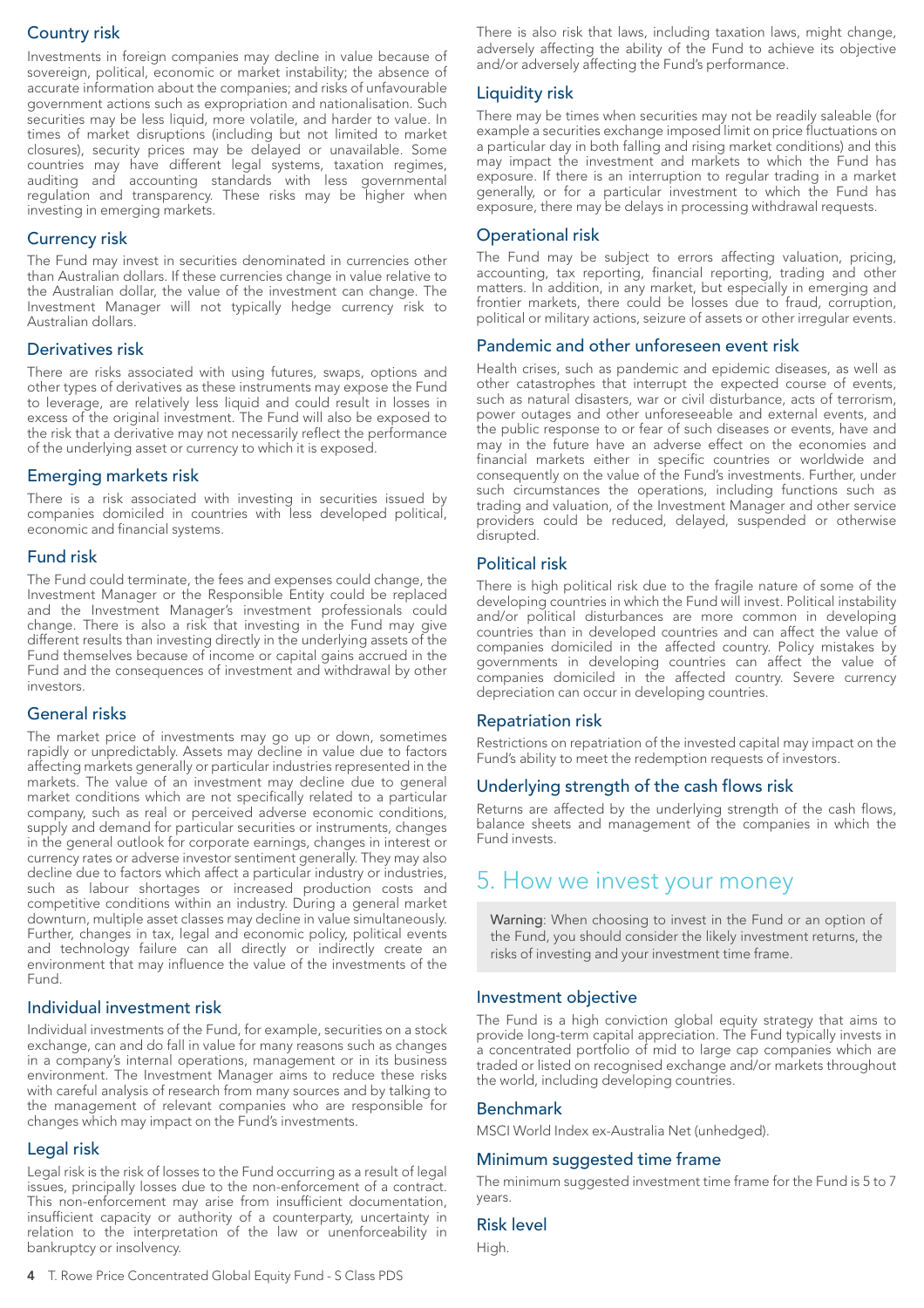There is a risk investors may lose some or all of their initial investment. Higher risk investments tend to fluctuate in the short term but can produce higher returns than lower risk investments over the long term. This grading is not intended to be a guarantee of any actual level of risk or an indication of likely returns.

#### Investor suitability

The Fund may be suitable for investors (a) seeking the potential for moderate capital appreciation over time and greater diversification for their equity investments; and (b) can accept the volatility associated with investing in equities as well as the special risks that accompany global investing.

#### Investment style and approach

The investment process involves determining the Fund's investment universe, which includes companies traded or listed on recognised exchanges and/or markets, of countries which T Rowe Price has determined are developed or developing countries.

T. Rowe Price leverages the proprietary fundamental research and analysis performed by the organisation's integrated worldwide network of more than 400 equity investment professionals to identify highly recommended companies. T. Rowe Price engages equity investment professionals to identify superior investment ideas, assess opportunities in a global sector context, overlay macroeconomic and local market factors to refine industry and company analysis, and select what it believes to be investments with the most attractive risk-reward characteristics.

The Investment Manager is actively involved with the network of equity investment professionals during the idea generation and refinement process. Ultimately, the portfolio manager applies judgment to construct a focused global portfolio consisting of the highest conviction investment ideas, within a diversified framework of country, sector and company guidelines.

#### Asset allocation

The assets of the Fund will generally be invested in accordance with the following guidelines:

- The Fund aims to invest in companies which are traded or listed on recognised exchanges and/or markets throughout the world.
- The Fund may invest a portion of its portfolio in the securities of companies established, or conducting a significant part of their business activity, in countries which T. Rowe Price considers to be developing countries.
- The Fund's foreign currency exposures may be hedged up to 10% of the NAV of the Fund. The Investment Manager does not anticipate hedging to be a permanent feature of the Fund nor view currency as a primary source of generating returns.
- The Fund may invest in derivatives to gain exposure to certain assets and markets.
- The Fund aims to be fully invested in equities however at times the Fund may hold cash or cash equivalents for transactional purposes.

#### Labour, environmental, social and ethical considerations

The Investment Manager currently does not intend for the Fund to invest in or hold any securities of companies in the tobacco industry (as per Global Industry Classification Standard). In addition, the Investment Manager integrates environmental, social and governance ("ESG") factors into its investment research process and focuses on the ESG factors it considers most likely to have a material impact on the performance of the holdings in the Funds' portfolio.

#### Fund performance

Up to date information on the performance of the Fund will be available by calling the Investment Manager. A free of charge paper copy of the information will also be available on request. Past performance is not necessarily a guide to future performance.

#### Changing the investment strategy

The investment strategy and asset allocation parameters may be changed. If a change is to be made, investors in the Fund will be notified in accordance with the Corporations Act.

# 6. Fees and costs

#### DID YOU KNOW?

Small differences in both investment performance and fees and costs can have a substantial impact on your long-term returns.

For example, total annual fees and costs of 2% of your investment balance rather than 1% could reduce your final return by up to 20% over a 30-year period (for example, reduce it from \$100,000 to \$80,000).

You should consider whether features such as superior investment performance or the provision of better member services justify higher fees and costs.

You may be able to negotiate to pay lower fees. Ask the fund or your financial adviser.

#### TO FIND OUT MORE

If you would like to find out more, or see the impact of the fees based on your own circumstances, the Australian Securities and Investments Commission (ASIC) Moneysmart website

(www.moneysmart.gov.au) has a managed funds fee calculator to help you check out different fee options.

The information in the following Fees and Costs Summary can be used to compare costs between different simple managed investment schemes. Fees and costs can be paid directly from an investor's account or deducted from investment returns. For information on tax please see Section 7 of this PDS.

#### Fees and Costs Summary

| T. Rowe Price Concentrated Global Equity Fund - S Class                                                                |                                              |                                                                                                                                                                                                                                                                                                                       |  |  |  |  |  |  |
|------------------------------------------------------------------------------------------------------------------------|----------------------------------------------|-----------------------------------------------------------------------------------------------------------------------------------------------------------------------------------------------------------------------------------------------------------------------------------------------------------------------|--|--|--|--|--|--|
| Type of fee or cost                                                                                                    | Amount                                       | How and when paid                                                                                                                                                                                                                                                                                                     |  |  |  |  |  |  |
| Ongoing annual fees and costs <sup>1</sup>                                                                             |                                              |                                                                                                                                                                                                                                                                                                                       |  |  |  |  |  |  |
| Management fees<br>and costs<br>The fees and costs<br>for managing your<br>investment                                  | 1.25% of the NAV<br>of the Fund <sup>2</sup> | The management fees<br>component of<br>management fees and<br>costs are accrued daily<br>and paid from the Fund<br>monthly in arrears and<br>reflected in the unit<br>price. Otherwise, the<br>fees and costs are<br>variable and deducted<br>and reflected in the<br>unit price of the Fund<br>as they are incurred. |  |  |  |  |  |  |
| Performance fees<br>Amounts<br>deducted from<br>your investment in<br>relation to the<br>performance of<br>the product | Not applicable                               | Not applicable                                                                                                                                                                                                                                                                                                        |  |  |  |  |  |  |
| Transaction costs<br>The costs incurred<br>by the scheme<br>when buying or<br>selling assets                           | 0.02% of the NAV<br>of the Fund <sup>2</sup> | Transaction costs are<br>variable and deducted<br>from the Fund as they<br>are incurred and<br>reflected in the unit<br>price. They are<br>disclosed net of<br>amounts recovered by<br>the buy-sell spread.                                                                                                           |  |  |  |  |  |  |
|                                                                                                                        |                                              | Member activity related fees and costs (fees for services or when                                                                                                                                                                                                                                                     |  |  |  |  |  |  |

Member activity related fees and costs (fees for services or when your money moves in or out of the scheme)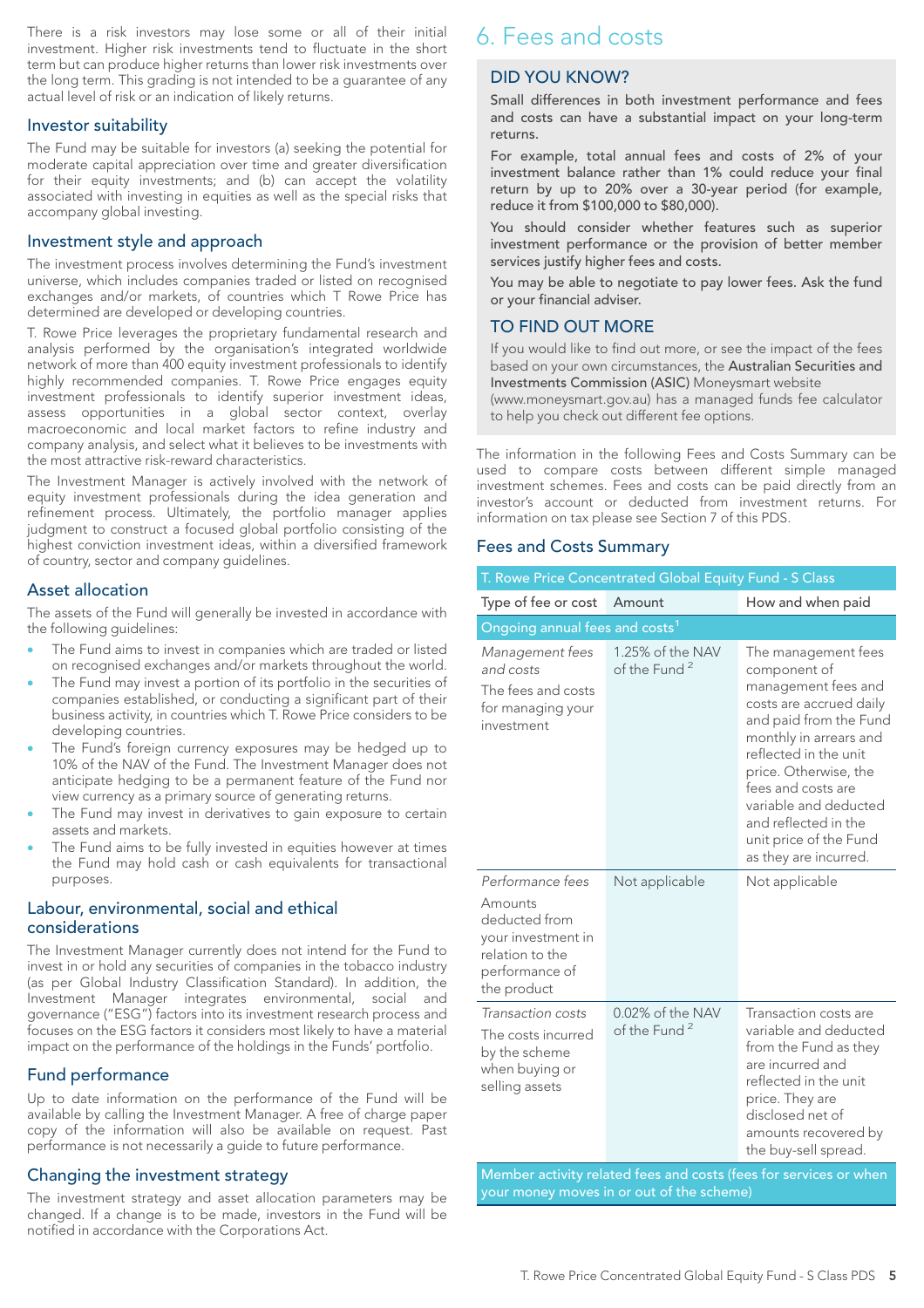| T. Rowe Price Concentrated Global Equity Fund - S Class                                                                                |                                            |                                                                                                                                                                                                                                                                                                                                                                                                               |  |  |  |  |  |
|----------------------------------------------------------------------------------------------------------------------------------------|--------------------------------------------|---------------------------------------------------------------------------------------------------------------------------------------------------------------------------------------------------------------------------------------------------------------------------------------------------------------------------------------------------------------------------------------------------------------|--|--|--|--|--|
| Type of fee or cost                                                                                                                    | Amount                                     | How and when paid                                                                                                                                                                                                                                                                                                                                                                                             |  |  |  |  |  |
| Establishment fee<br>The fee to open<br>your investment                                                                                | Not applicable                             | Not applicable                                                                                                                                                                                                                                                                                                                                                                                                |  |  |  |  |  |
| Contribution fee<br>The fee on each<br>amount<br>contributed to<br>your investment                                                     | Not applicable                             | Not applicable                                                                                                                                                                                                                                                                                                                                                                                                |  |  |  |  |  |
| Buy-sell spread<br>An amount<br>deducted from<br>your investment<br>representing costs<br>incurred in<br>transactions by the<br>scheme | 0.15% upon entry<br>and 0.10% upon<br>exit | These costs are an<br>additional cost to the<br>investor but are<br>incorporated into the<br>unit price and arise<br>when investing<br>application monies and<br>funding withdrawals<br>from the Fund and are<br>not separately charged<br>to the investor. The Buy<br>Spread is paid into the<br>Fund as part of an<br>application and the Sell<br>Spread is left in the<br>Fund as part of a<br>redemption. |  |  |  |  |  |
| Withdrawal fee<br>The fee on each<br>amount you take<br>out of your<br>investment                                                      | Not applicable                             | Not applicable                                                                                                                                                                                                                                                                                                                                                                                                |  |  |  |  |  |
| Exit fee<br>The fee to close<br>your investment                                                                                        | Not applicable                             | Not applicable                                                                                                                                                                                                                                                                                                                                                                                                |  |  |  |  |  |
| Switching fee<br>The fee for<br>changing<br>investment<br>options                                                                      | Not applicable                             | Not applicable                                                                                                                                                                                                                                                                                                                                                                                                |  |  |  |  |  |

<sup>1</sup> All fees quoted above are inclusive of Goods and Services Tax (GST) and net of any Reduced Input Tax Credits (RITC). See below for more details as to how the relevant fees and costs are calculated.

 $2$  The indirect costs component of management fees and costs and transaction costs is based on a reasonable estimate of the costs for the current financial year to date, adjusted to reflect a 12-month period. Please see "Additional Explanation of Fees and Costs" below.

#### Additional Explanation of Fees and Costs

#### Management fees and costs

The management fees and costs include amounts payable for administering and operating the Fund, investing the assets of the Fund, expenses and reimbursements in relation to the Fund and indirect costs if applicable.

Management fees and costs do not include performance fees or transaction costs, which are disclosed separately.

The management fees component of management fees and costs of 1.25% p.a. of the NAV of the Fund is payable to the Responsible Entity for managing the assets and overseeing the operations of the Fund. The management fees component is accrued daily and paid from the Fund monthly in arrears and reflected in the unit price. As at the date of this PDS, the management fees component covers certain ordinary expenses such as the Responsible Entity fees, investment management fees, custodian fees, and administration and audit fees.

The indirect costs and other expenses component of 0.00% p.a. of the NAV of the Fund may include other ordinary expenses of operating the Fund, as well as management fees and costs (if any) arising from interposed vehicles in or through which the Fund invests and the costs of investing in over-the-counter derivatives to gain investment exposure to assets or implement the Fund's investment strategy (if any). The indirect costs and other expenses component are variable and reflected in the unit price of the Fund as the relevant fees and costs are incurred. They are borne by investors, but they are not paid to the Responsible Entity or the Investment Manager.

Actual indirect costs for the current and future years may differ. If in future there is an increase to indirect costs disclosed in this PDS, updates will be provided on Equity Trustees' website at www.eqt.com.au/insto where they are not otherwise required to be disclosed to investors under law.

#### Transaction costs

In managing the assets of the Fund, the Fund may incur transaction costs such as brokerage, buy-sell spreads in respect of the underlying investments of the Fund, settlement costs, clearing costs and applicable stamp duty when assets are bought and sold, as well as the costs of over-the-counter derivatives that reflect transaction costs that would arise if the Fund held the ultimate reference assets, as well as the costs of over-the-counter derivatives used for hedging purposes. Transaction costs also include costs incurred by interposed vehicles in which the Fund invests (if any), that would have been transaction costs if they had been incurred by the Fund itself. Transaction costs are an additional cost to the investor where they are not recovered by the Buy/Sell Spread, and are generally incurred when the assets of the Fund are changed in connection with day-to-day trading or when there are applications or withdrawals which cause net cash flows into or out of the Fund.

The Buy/Sell Spread that is disclosed in the Fees and Costs Summary is a reasonable estimate of transaction costs that the Fund will incur when buying or selling assets of the Fund. These costs are an additional cost to the investor but are incorporated into the unit price and arise when investing application monies and funding withdrawals from the Fund and are not separately charged to the investor. The Buy Spread is paid into the Fund as part of an application and the Sell Spread is left in the Fund as part of a redemption and not paid to the Responsible Entity or the Investment Manager. The estimated Buy/Sell Spread is 0.15% upon entry and 0.10% upon exit. The dollar value of these costs based on an application or a withdrawal of \$50,000 is \$75 (application) and \$50 (withdrawal) for each individual transaction. The Buy/Sell Spread can be altered by the Responsible Entity at any time and www.eqt.com.au/insto will be updated as soon as practicable to reflect any change. The Responsible Entity may also waive the Buy/Sell Spread in part or in full at its discretion. The transaction costs figure in the Fees and Costs Summary is shown net of any amount recovered by the Buy/Sell Spread charged by the Responsible Entity. Please call the Investment Manager prior to making an investment or withdrawal to obtain the current Buy/Sell Spread.

Transaction costs generally arise through the day-to-day trading of the Fund's assets and are reflected in the Fund's unit price as an additional cost to the investor, as and when they are incurred.

The gross transaction costs for the Fund are 0.02% p.a. of the NAV of the Fund, which incorporates estimated amounts with reference to the relevant costs incurred during the current financial year to date, adjusted to reflect a 12-month period. An estimated 0% of these transaction costs were recovered by the Buy/Sell spread resulting in a net transactional cost to the Fund of 0.02% p.a.

In relation to the costs that have been estimated, they have been estimated on the basis of relevant information for a similar investment offered by the Investment Manager.

However, actual transaction costs for future years may differ.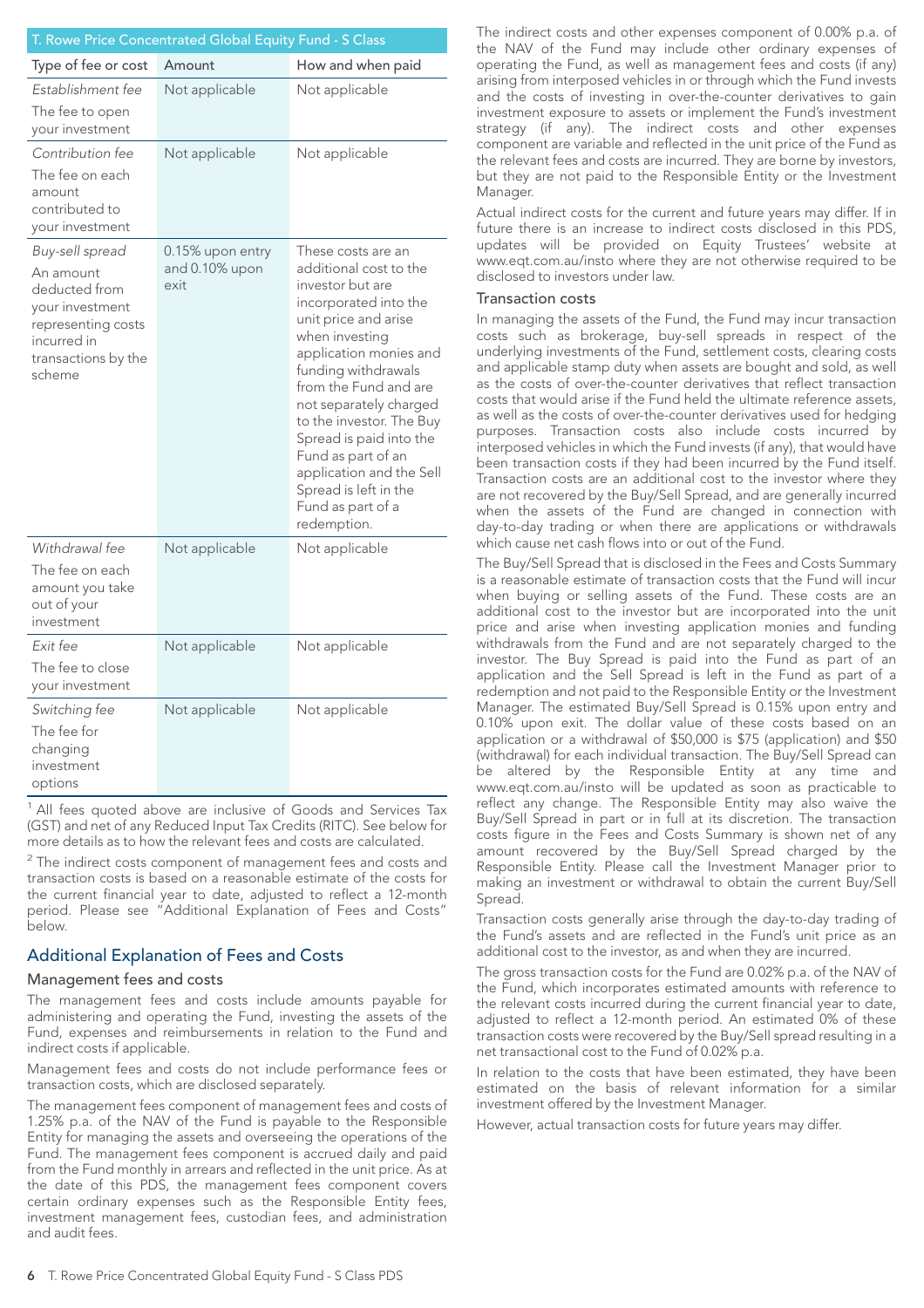#### Can the fees change?

Yes, all fees can change without investor consent, subject to the maximum fee amounts specified in the Constitution. The current maximum management fee to which Equity Trustees is entitled is 2% of the GAV of the Fund. However, Equity Trustees does not intend to charge that amount and will generally provide investors with at least 30 days' notice of any proposed increase to the management fees component of management fees and costs. In most circumstances, the Constitution defines the maximum level that can be charged for fees described in this PDS. Equity Trustees also has the right to recover all reasonable expenses incurred in relation to the proper performance of its duties in managing the Fund and as such these expenses may increase or decrease accordingly, without notice.

#### Payments to the IDPS Operators

Subject to the law, annual payments may be made to some IDPS Operators because they offer the Fund on their investment menus. Product access is paid by the Investment Manager out of its investment management fee and is not an additional cost to the investor.

#### Example of annual fees and costs for an investment option

This table gives an example of how the ongoing annual fees and costs in the investment option for this product can affect your investment over a 1-year period. You should use this table to compare this product with other products offered by managed investment schemes.

| EXAMPLE - T. Rowe Price Concentrated Global Equity Fund - S<br>Class                  |                                                                               |                                                                                                                                                                                                                                                                                                            |  |  |  |  |  |  |
|---------------------------------------------------------------------------------------|-------------------------------------------------------------------------------|------------------------------------------------------------------------------------------------------------------------------------------------------------------------------------------------------------------------------------------------------------------------------------------------------------|--|--|--|--|--|--|
|                                                                                       | BALANCE OF \$100,000 WITH A CONTRIBUTION OF \$5,000<br><b>DURING THE YEAR</b> |                                                                                                                                                                                                                                                                                                            |  |  |  |  |  |  |
| <b>Contribution Fees</b>                                                              | Nil                                                                           | For every additional \$5,000<br>you put in, you will be<br>charged \$0                                                                                                                                                                                                                                     |  |  |  |  |  |  |
| Plus<br>Management fees<br>and costs                                                  | $1.25\%$ p.a.                                                                 | And, for every \$100,000 you<br>have in the T. Rowe Price<br>Concentrated Global Equity<br>Fund - S Class you will be<br>charged or have deducted<br>from your investment \$1,250<br>each year                                                                                                             |  |  |  |  |  |  |
| Plus<br>Performance fees                                                              | Not applicable                                                                | And, you will be charged or<br>have deducted from your<br>investment \$0 in performance<br>fees each year                                                                                                                                                                                                  |  |  |  |  |  |  |
| Plus<br>Transaction costs                                                             | 0.02% p.a.                                                                    | And, you will be charged or<br>have deducted from your<br>investment \$20 in transaction<br>costs                                                                                                                                                                                                          |  |  |  |  |  |  |
| Equals<br>Cost of T. Rowe<br>Price<br>Concentrated<br>Global Equity<br>Fund - S Class |                                                                               | If you had an investment of<br>\$100,000 at the beginning of<br>the year and you put in an<br>additional \$5,000 during that<br>year, you would be charged<br>fees and costs of:<br>$$1,270*$<br>What it costs you will<br>depend on the investment<br>option you choose and the<br>fees you<br>negotiate. |  |  |  |  |  |  |

\* Additional fees may apply. Please note that this example does not capture all the fees and costs that may apply to you such as the Buy/Sell Spread.

This example assumes the \$5,000 contribution occurs at the end of the first year, therefore the fees and costs are calculated using the \$100,000 balance only.

Warning: If you have consulted a financial adviser, you may pay additional fees. You should refer to the Statement of Advice or Financial Services Guide provided by your financial adviser in which details of the fees are set out.

ASIC provides a fee calculator on www.moneysmart.gov.au, which you may use to calculate the effects of fees and costs on account balances.

The indirect costs and other expenses component of management fees and costs and transaction costs may also be based on estimates. As a result, the total fees and costs that you are charged may differ from the figures shown in the table.

#### Further reading

You should read the important information in the Reference Guide about fees and costs under the "Fees and other costs" section before making a decision. Go to the Reference Guide which is available at www.eqt.com.au/insto. The material relating to these matters may change between the time when you read this PDS and the day when you acquire the product.

# 7. How managed investment schemes are taxed

Warning: Investing in a registered managed investment scheme (such as the Fund) is likely to have tax consequences. You are strongly advised to seek your own professional tax advice about the applicable Australian tax (including income tax, GST and duty) consequences and, if appropriate, foreign tax consequences which may apply to you based on your particular circumstances before investing in the Fund.

The Fund is an Australian resident for tax purposes and does not generally pay tax on behalf of its investors. Australian resident investors are assessed for tax on any income and capital gains generated by the Fund to which they become presently entitled or, where the Fund has made a choice to be an Attribution Managed Investment Trust ("AMIT") and the choice is effective for the income year, are attributed to them.

#### Further reading

You should read the important information in the Reference Guide about Taxation under the "Other important information" section before making a decision. Go to the Reference Guide which is available at www.eqt.com.au/insto. The material relating to these matters may change between the time when you read this PDS and the day when you acquire the product.

# 8. How to apply

To invest please complete the Application Form accompanying this PDS, send funds (see details in the Application Form) and your completed Application Form to:

T. Rowe Price Australia Limited C/- LINK Market Services Limited PO Box 3721 Rhodes NSW 2138

Please note that cash cannot be accepted and all applications must be made in Australian dollars.

#### Who can invest?

Eligible persons (as detailed in the 'About this PDS' section) can invest, however individual investors must be 18 years of age or over. Investors investing through an IDPS should use the application form provided by the IDPS Operator.

#### Cooling off period

If you are a Retail Client who has invested directly in the Fund, you may have a right to a 'cooling off' period in relation to your investment in the Fund for 14 days from the earlier of:

the issue of the transaction confirmation statement; and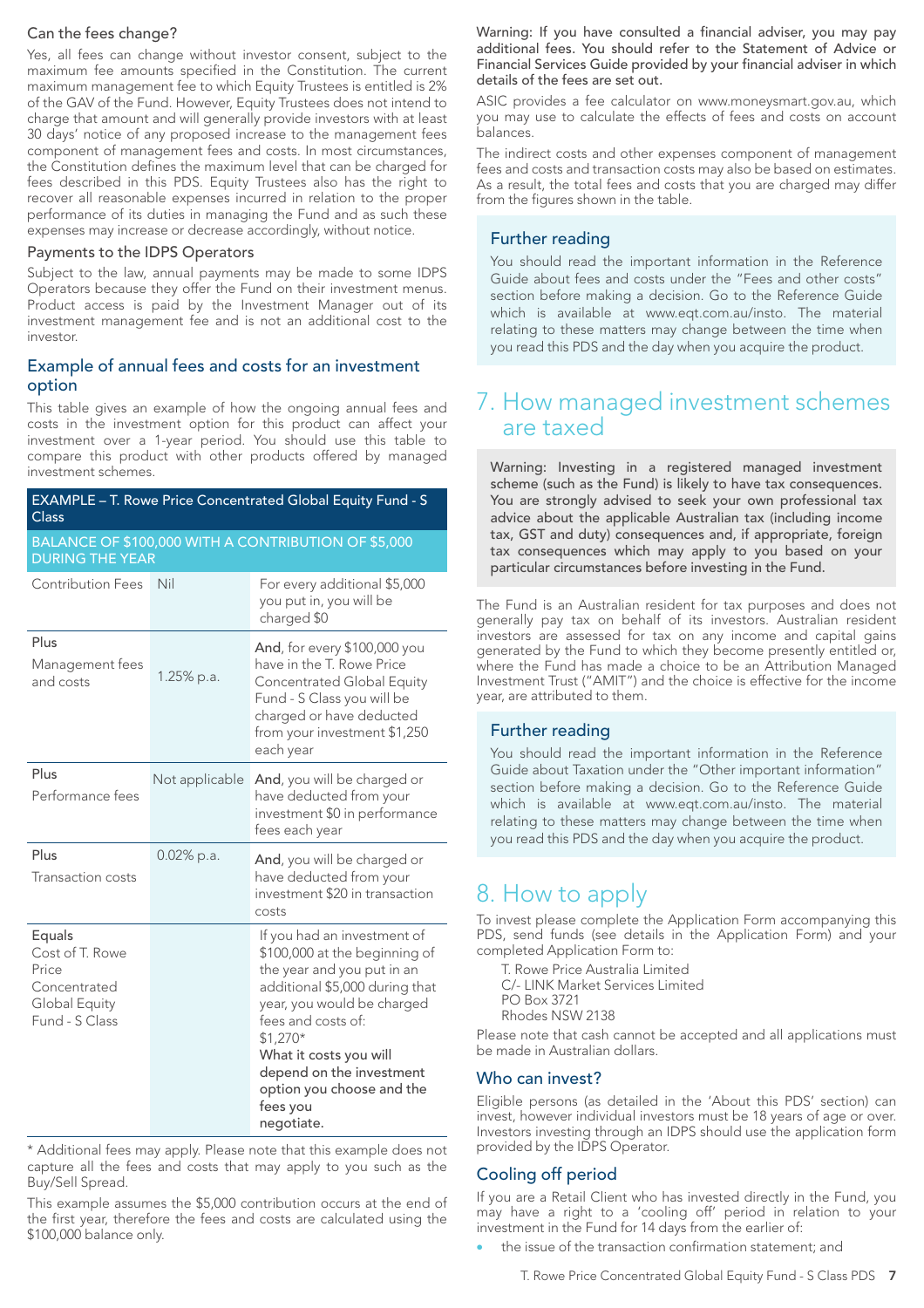the end of the fifth business day after the units are issued.

A Retail Client may exercise this right by notifying Equity Trustees in writing. A Retail Client is entitled to a refund of their investment adjusted for any increase or decrease in the relevant Application Price between the time we process your application and the time we receive the notification from you, as well as any other tax and other reasonable administrative expenses and transaction costs associated with the acquisition and termination of the investment.

The right of a Retail Client to cool off does not apply in certain limited situations, such as if the investment is made under a distribution reinvestment plan, switching facility or represents additional contributions required under an existing agreement. Also, the right to cool off does not apply to you if you choose to exercise your rights or powers as a unit holder in the Fund during the 14 day period. This could include selling part of your investment or switching it to another product.

Indirect Investors should seek advice from their IDPS Operator as to whether cooling off rights apply to an investment in the Fund by the IDPS. The right to cool off in relation to the Fund is not directly available to an Indirect Investor. This is because an Indirect Investor does not acquire the rights of a unit holder in the Fund. Rather, an Indirect Investor directs the IDPS Operator to arrange for their monies to be invested in the Fund on their behalf. The terms and conditions of the IDPS Guide or similar type document will govern an Indirect Investor's investment in relation to the Fund and any rights an Indirect Investor may have in this regard.

#### Complaints resolution

Equity Trustees has an established complaints handling process and is committed to properly considering and resolving all complaints. If you have a complaint about your investment, please contact us on:

Phone: 1300 133 472 Post: Equity Trustees Limited GPO Box 2307, Melbourne VIC 3001 Email: compliance@eqt.com.au

We will acknowledge receipt of the complaint within 1 Business Day or as soon as possible after receiving the complaint. We will seek to resolve your complaint as soon as practicable but not more than 30 calendar days after receiving the complaint.

If you are not satisfied with our response to your complaint, you may be able to lodge a complaint with the Australian Financial Complaints Authority ("AFCA").

Contact details are: Online: www.afca.org.au Phone: 1800 931 678 Email: info@afca.org.au Post: GPO Box 3, Melbourne VIC 3001.

The external dispute resolution body is established to assist you in resolving your complaint where you have been unable to do so with us. However, it's important that you contact us first.

# 9. Other information

#### **Consent**

The Investment Manager has given and, as at the date of this PDS, has not withdrawn:

- its written consent to be named in this PDS as the investment manager of the Fund; and
- its written consent to the inclusion of the statements made about it which are specifically attributed to it, in the form and context in which they appear.

The Investment Manager has not otherwise been involved in the preparation of this PDS or caused or otherwise authorised the issue of this PDS. None of the Investment Manager nor their employees or officers accept any responsibility arising in any way for errors or omissions, other than those statements for which the Investment Manager provided its written consent to Equity Trustees for inclusion in this PDS.

#### Commodity Futures Trading Commission

With respect to the Fund, Equity Trustees is exempt from registration with the U.S. Commodity Futures Trading Commission ("CFTC") as a commodity pool operator ("CPO") pursuant to CFTC Rule 4.13(a)(3). Therefore, unlike a registered CPO, the Funds' disclosure documents and certified annual reports to investors are not subject to CFTC requirements.

#### Further reading

You should read the important information in the Reference Guide about:

- Your privacy;
- The Constitution;
- Anti-Money Laundering and Counter Terrorism Financing ("AML/CTF");
- Indirect Investors;
- Information on underlying investments;
- Foreign Account Tax Compliance Act ("FATCA"); and
- Common Reporting Standard ("CRS"),

under the "Other important information" section before making a decision. Go to the Reference Guide which is available at www.eqt.com.au/insto. The material relating to these matters may change between the time when you read this PDS and the day when you acquire the product.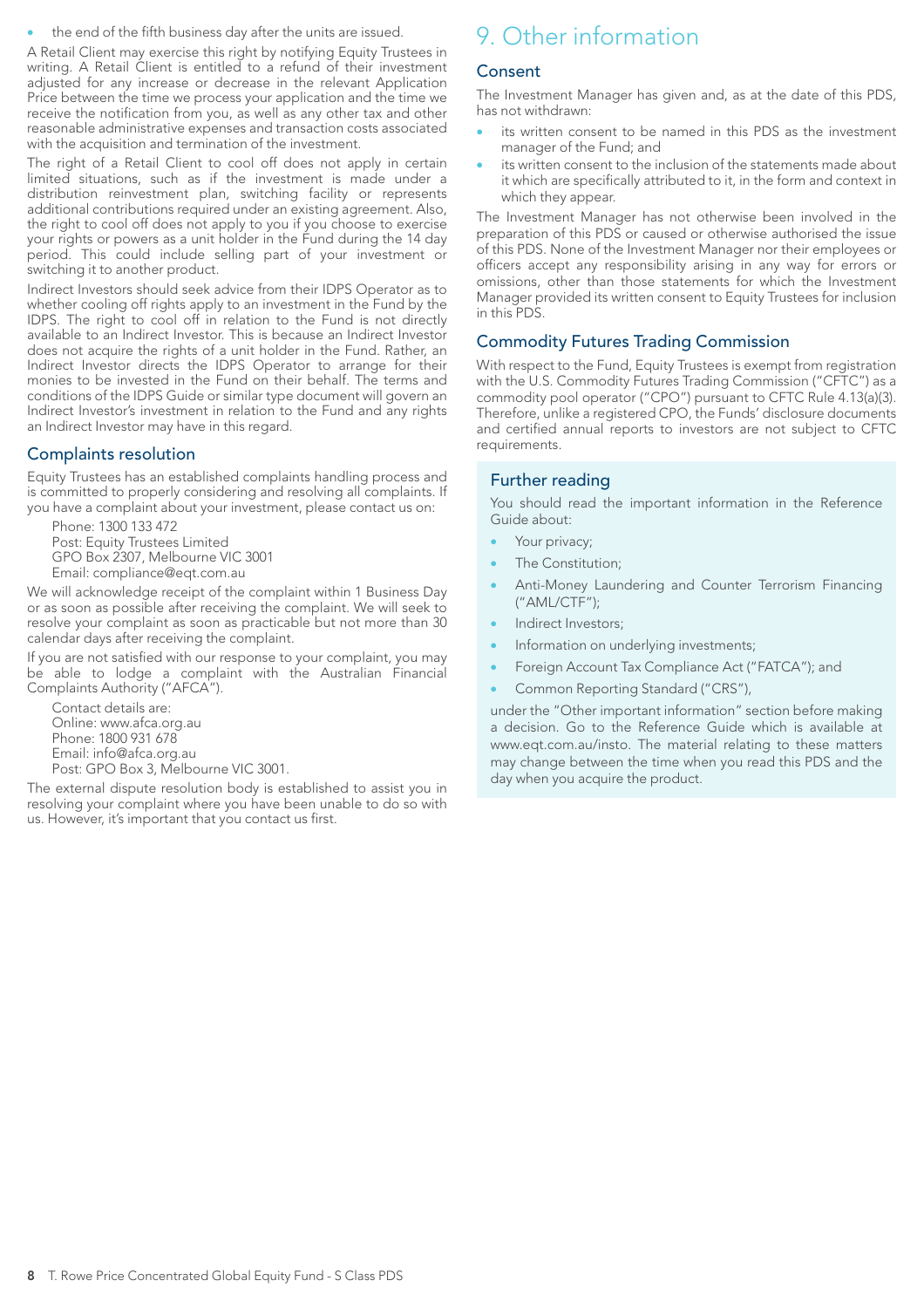

# **T. ROWE PRICE AUSTRALIAN UNIT TRUSTS – S CLASS**

# **APPLICATION FORM**

This Application Form accompanies the Product Disclosure Statement ("PDS") relating to units in the following product/s issued by Equity Trustees Limited (ABN 46 004 031 298, AFSL 240975) ("Equity Trustees"). The PDS contains information about investing in the Fund. You should read the PDS/IM in its entirety before applying.

- **T. Rowe Price Australian Equity Fund – S Class**
- **T. Rowe Price Concentrated Global Equity Fund - S Class**  $\bullet$
- $\bullet$ **T. Rowe Price Dynamic Global Bond Fund – S Class**
- **T. Rowe Price Global Equity (Hedged) Fund – S Class**
- **T. Rowe Price Global Equity Fund – S Class**
- **T. Rowe Price Global High Income Fund – S Class**
- **T. Rowe Price Global Impact Equity Fund - S Class**

The law prohibits any person passing this Application Form on to another person unless it is accompanied by a complete PDS.

- If completing by hand, use a black or blue pen and print within the boxes in BLOCK LETTERS, if you make a mistake, cross it out and initial. DO NOT use correction fluid
- The investor(s) must complete and sign this Application Form
- Keep a photocopy of your completed Application Form for your records

U.S. Persons: This offer is not open to any U.S. Person. Please refer to the PDS for further information.

#### **Foreign Account Tax Compliance Act (FATCA) and Common Reporting Standard (CRS)**

We are required to collect certain information to comply with FATCA and CRS, please ensure you complete section 7.

#### **If investing with an authorised representative, agent or financial adviser**

Please ensure you, your authorised representative, agent and/or financial adviser also complete Section 6.

#### **Provide certified copies of your identification documents**

Please refer to section 9 on AML/CTF Identity Verification Requirements.

#### **Send your documents & make your payment**

See section 2 for payment options and where to send your application form.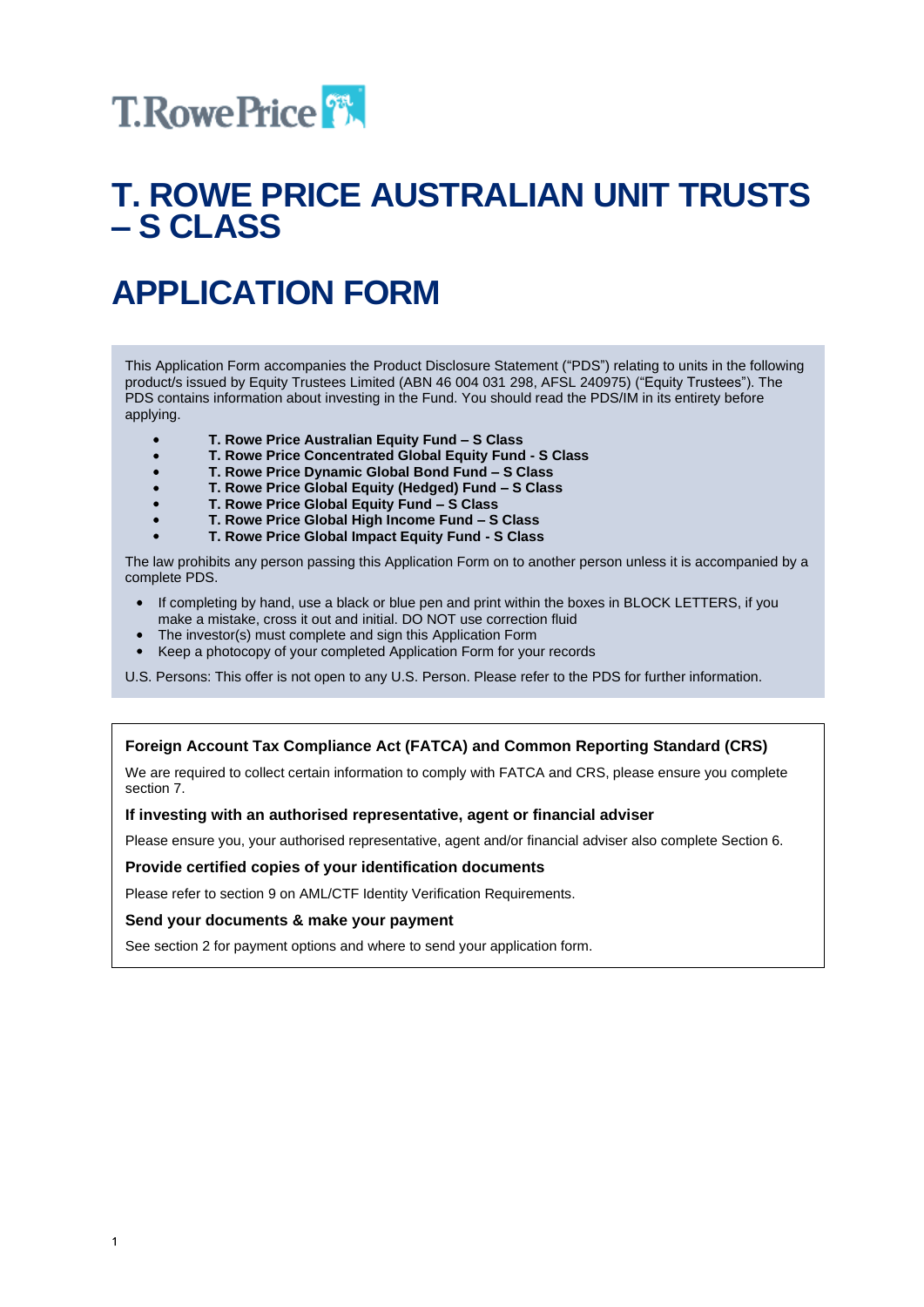#### **SECTION 1 – YOUR CONSUMER ATTRIBUTES**

#### **In relation to our Design and Distribution Obligations (DDO) under the Corporations Act, we seek the following information about your attributes as an investor (please tick only 1 box for each question below)**

Further information in relation to these questions can be found in the Target Market Determination (TMD) for the Fund. If you wish to access the TMD, please visit https://www.eqt.com.au/insto/

|              | 1. What is your primary investment objective(s)?                                                                      |                                                                                                                                     |
|--------------|-----------------------------------------------------------------------------------------------------------------------|-------------------------------------------------------------------------------------------------------------------------------------|
|              | Capital growth                                                                                                        | Capital preservation                                                                                                                |
|              | Capital guaranteed                                                                                                    | Income Distribution                                                                                                                 |
|              | 2. What is your intended use of this investment in your investment portfolio?                                         |                                                                                                                                     |
|              | Solution/Standalone – A large allocation (75%-100% of portfolio)                                                      |                                                                                                                                     |
|              | Core component – A medium allocation (25%-75% of portfolio)                                                           |                                                                                                                                     |
|              | Satellite/Small Allocation - A small allocation (<25% of portfolio)                                                   |                                                                                                                                     |
|              | 3. What is your intended investment timeframe?                                                                        |                                                                                                                                     |
|              | Short term (<= 2 years)                                                                                               | Medium term (>2 years)                                                                                                              |
|              | Long term (>8 years)                                                                                                  |                                                                                                                                     |
|              | 4. What is your risk (your ability to bear loss) and return profile?                                                  |                                                                                                                                     |
| $\mathsf{L}$ | Low - I/we can tolerate up to 1 period of negative<br>return over 20 years and have a low target return<br>profile    | Medium - I/we can tolerate up to 4 periods<br>of negative return over 20 years and have<br>a moderate target return profile         |
|              | High - I/we can tolerate up to 6 periods of negative<br>return over 20 years and have a high target return<br>profile | Very High - I/we can tolerate more than 6<br>periods of negative return over 20 years<br>and have a very high target return profile |
|              | 5. How often do you anticipate your withdrawal needs may be?                                                          |                                                                                                                                     |
|              | Daily                                                                                                                 | Weekly                                                                                                                              |
|              | Monthly                                                                                                               | Quarterly                                                                                                                           |
|              | Annually or longer                                                                                                    |                                                                                                                                     |

#### **6. Have you received personal financial advice prior to applying to invest and is your investment consistent with that advice?**

☐ Yes ☐ No

#### **Please note:**

- 1. Failure to complete the above questions may result in your application not being accepted;
- 2. Acceptance of your application should not be taken as a representation or confirmation that an investment in the Fund is, or is likely to be, consistent with your intentions, objectives and needs as indicated in your responses to these questions; and
- 3. For further information on the suitability of this product, please refer to your financial adviser and/or the TMD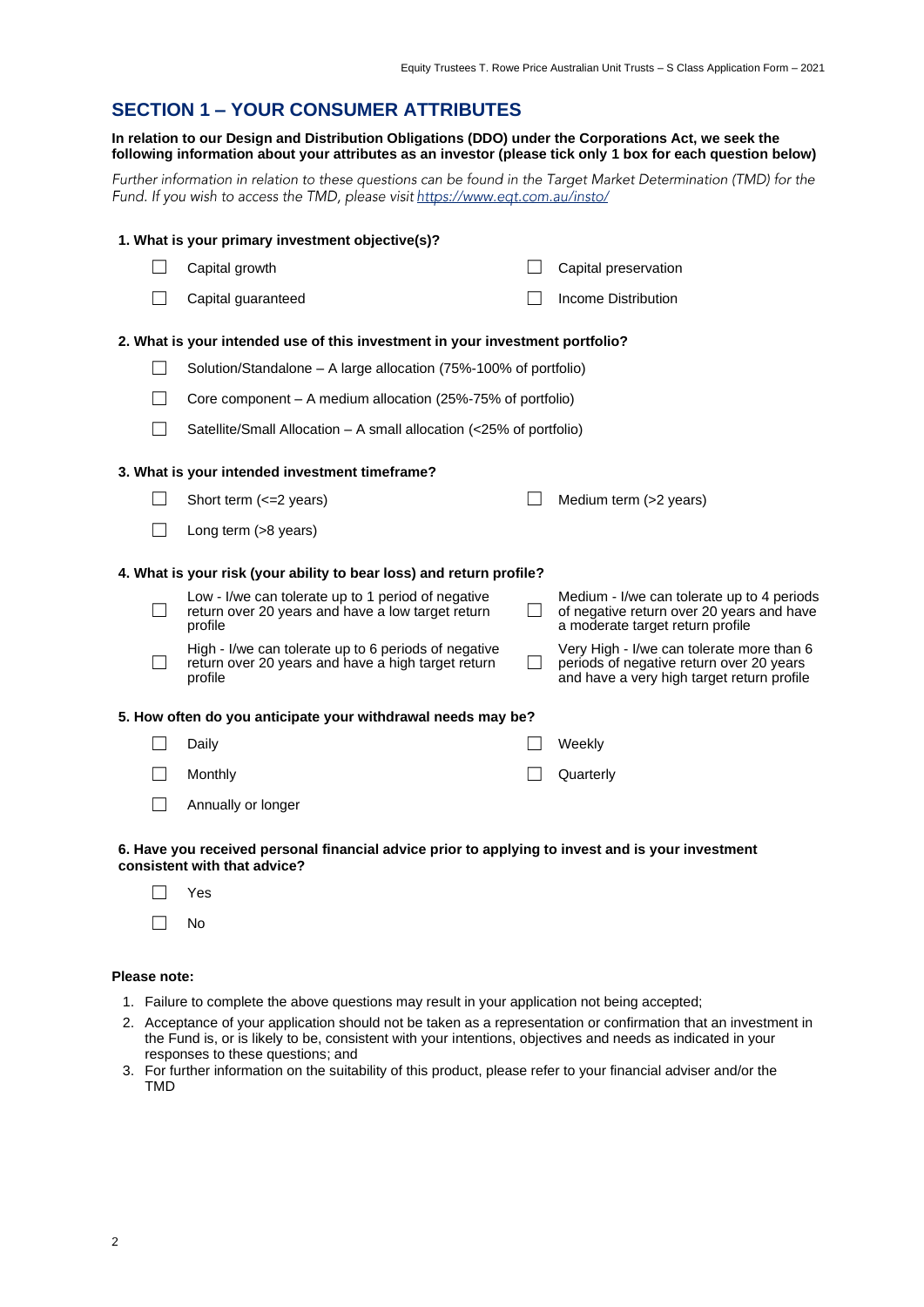### **SECTION 1.2 – ARE YOU AN EXISTING INVESTOR IN ANY OF THE FUNDS?**

| Yes, if you can tick both of the boxes below, complete Sections 2 and 8 otherwise please complete the full<br>Application Form as indicated below. |                                                                              |  |  |  |  |  |  |
|----------------------------------------------------------------------------------------------------------------------------------------------------|------------------------------------------------------------------------------|--|--|--|--|--|--|
| I/We confirm there are no changes to our identification documents previously provided and that these<br>remain current and valid.                  |                                                                              |  |  |  |  |  |  |
|                                                                                                                                                    | I/We confirm there have been no changes to our FATCA or CRS status           |  |  |  |  |  |  |
|                                                                                                                                                    | Existing investor number:                                                    |  |  |  |  |  |  |
|                                                                                                                                                    | <b>No</b> , please complete sections relevant to you as indicated below:     |  |  |  |  |  |  |
|                                                                                                                                                    |                                                                              |  |  |  |  |  |  |
| <b>Investor Type:</b>                                                                                                                              |                                                                              |  |  |  |  |  |  |
|                                                                                                                                                    | <b>Individuals/Joint:</b> complete section 2, 3, 6 (if applicable), 7, 8 & 9 |  |  |  |  |  |  |
|                                                                                                                                                    | <b>Companies:</b> complete section 2, 4, 6 (if applicable), 7, 8 & 9         |  |  |  |  |  |  |

☐ **Custodians on behalf of underlying clients:** complete section 2, 4, 5, 5.1, 6 (if applicable), 7, 8 & 9

- ☐ **Trusts/superannuation funds:** with an individual trustee complete sections 2, 3, 5, 6 (if applicable), 7, 8 & 9
	- with a company as a trustee complete sections 2, 4, 5, 6 (if applicable), 7, 8 & 9

If you are an Association, Co-operative, Partnership, Government Body or other type of entity not listed above, please contact Equity Trustees.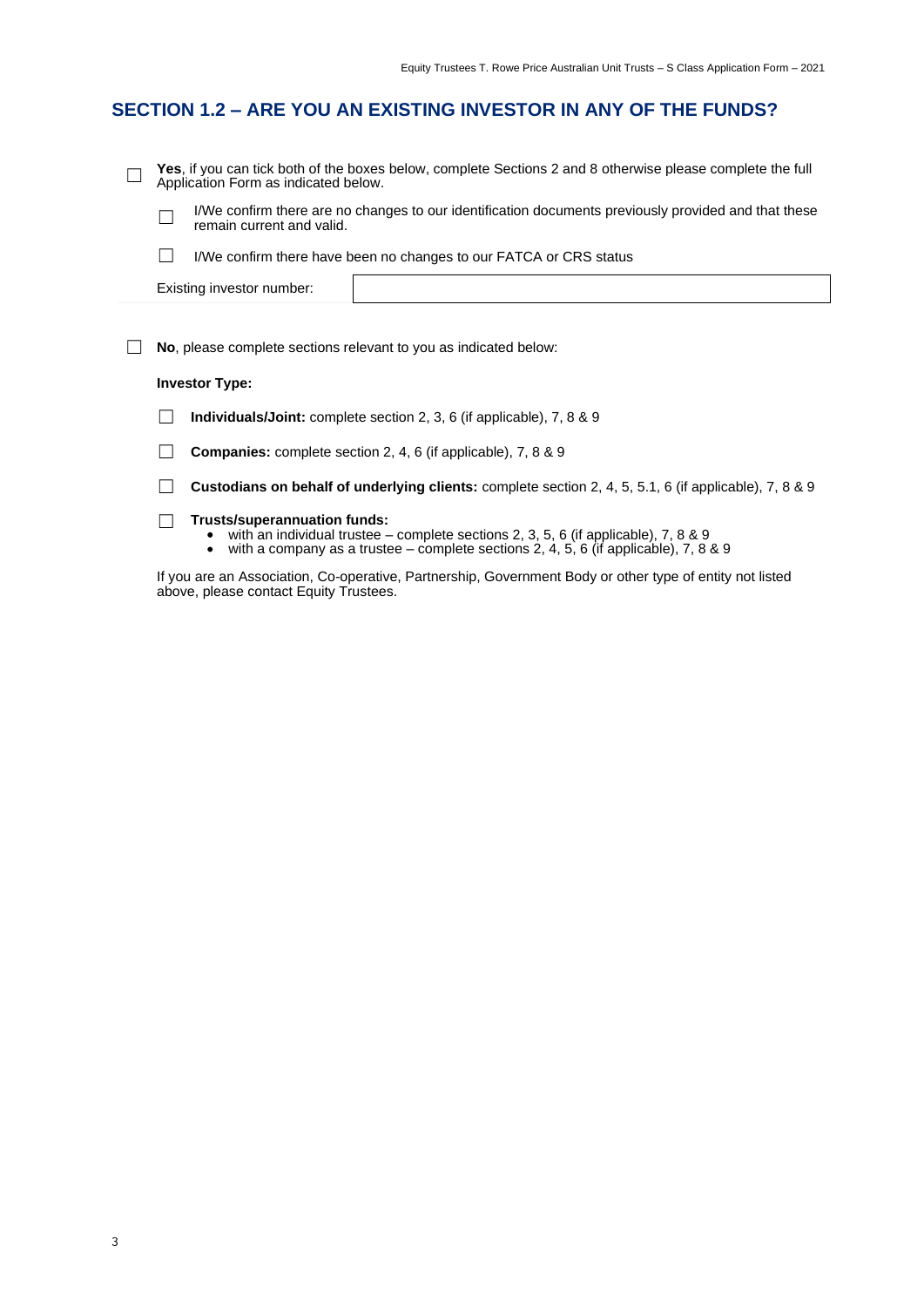#### **SECTION 2 – INVESTMENT DETAILS**

Investment to be held in the name(s) of (must include name(s) of investor(s))

| Postal address                             |                                                         |                  |                    |
|--------------------------------------------|---------------------------------------------------------|------------------|--------------------|
|                                            |                                                         |                  |                    |
| Suburb                                     | <b>State</b>                                            | Postcode         | Country            |
|                                            |                                                         |                  |                    |
| Email address                              |                                                         | Contact no.      |                    |
|                                            |                                                         |                  |                    |
| <b>FUND NAME</b>                           |                                                         | <b>APIR CODE</b> | <b>APPLICATION</b> |
|                                            |                                                         |                  | AMOUNT (AUD)       |
|                                            | T. Rowe Price Australian Equity Fund - S Class          | ETL0493AU        | \$                 |
|                                            | T. Rowe Price Concentrated Global Equity Fund - S Class | ETL0923AU        | \$                 |
|                                            | T. Rowe Price Dynamic Global Bond Fund - S Class        | <b>ETL2511AU</b> | \$                 |
| T. Rowe Price Global Equity Fund - S Class |                                                         | <b>ETL7238AU</b> | \$                 |
|                                            | T. Rowe Price Global Equity (Hedged) Fund - S Class     | ETL6472AU        | \$                 |
|                                            | T. Rowe Price Global High Income Fund - S Class         | ETL8226AU        | \$                 |
|                                            | T. Rowe Price Global Impact Equity Fund - S Class       | ETL2575AU        | \$                 |

#### **The minimum initial investment is \$50,000**

#### **Distribution Instructions**

Your distribution will be automatically reinvested in the Fund if you **DO NOT** indicate your preference to have your distribution directly credited to your AUD Australian-domiciled bank account with an Australian domiciled bank.

☐ **Credit my distributions to the bank shown in the Investor bank details section below.**

#### **Investor bank details**

For withdrawals and distributions (if applicable), these must match the investor(s)' name and must be an AUDdenominated bank account with an Australian domiciled bank.

Financial institution name and branch location

|              | <b>BSB</b> number |  |  |  | Account number |  |  |  |  |
|--------------|-------------------|--|--|--|----------------|--|--|--|--|
|              |                   |  |  |  |                |  |  |  |  |
| Account name |                   |  |  |  |                |  |  |  |  |

#### **Payment method**

 $\Box$  Direct credit – pay to:

| Financial institution name<br>and branch location | JP Morgan Chase Bank N.A. Sydney Branch (AUSTRALIA) |
|---------------------------------------------------|-----------------------------------------------------|
| <b>BSB</b> number                                 | 212 200                                             |
| Account number                                    | 100 45 122                                          |
| Account name                                      | <b>Equity Trustees Limited</b>                      |
| Reference                                         | <lnvestor name=""></lnvestor>                       |

 $\overline{\Gamma}$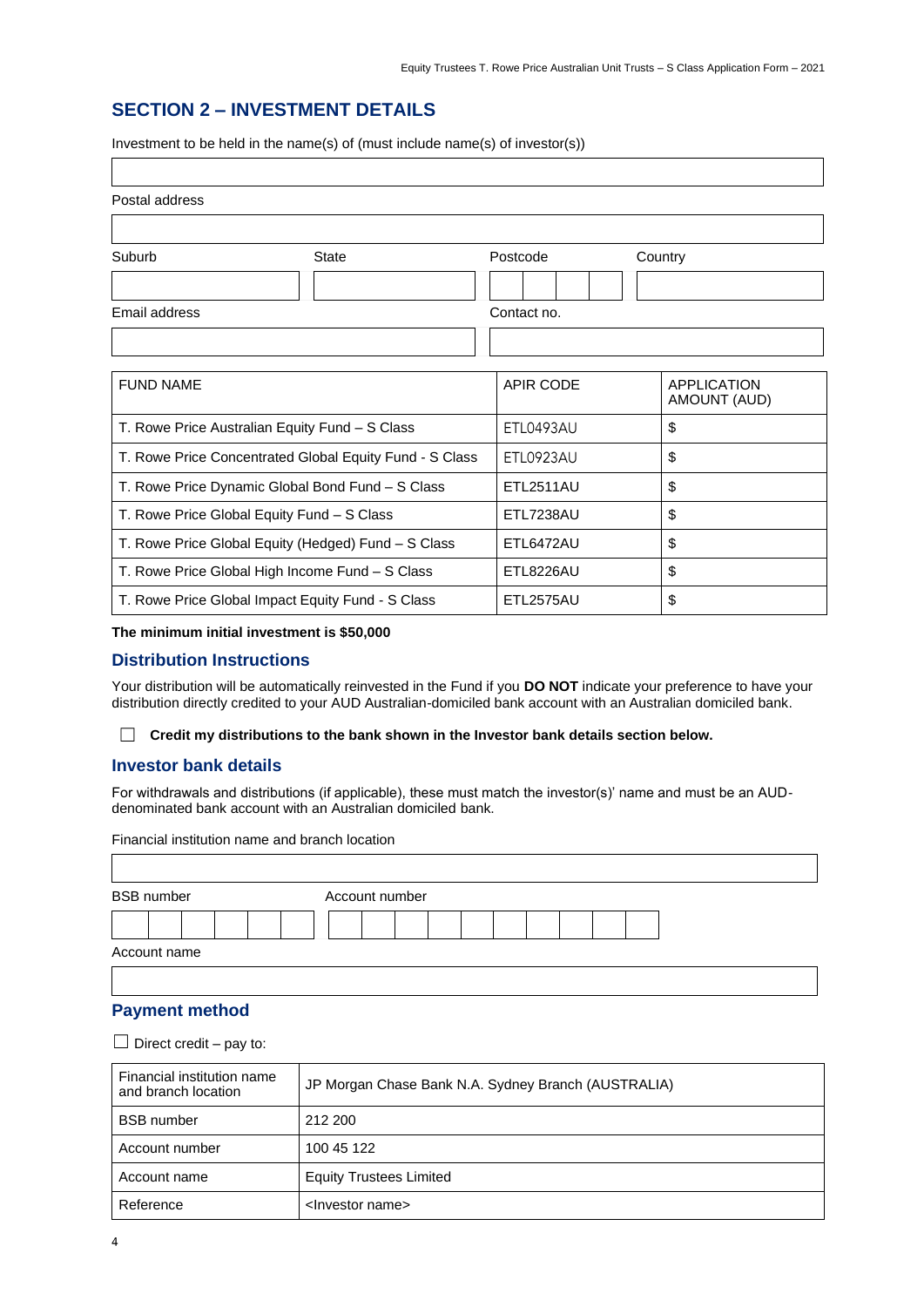#### **Direct marketing**

☐ Please tick this box if you DO NOT wish to receive marketing information from Equity Trustees (and Equity Trustees' related bodies corporate) or the Investment Manager of the Fund about products and services that may be of interest to you. This information may be distributed by mail, email or other form of communication.

#### **Source of investment**

Please indicate the source of the investment amount (e.g. retirement savings, employment income):

#### **Send your completed Application Form via post to:**

Link Market Services PO Box 3721 Rhodes NSW 2138

#### **Additional Investments**

You can make additional investments into the Fund by direct credit or via Bpay (once you have been provided your unique customer reference number (CRN) by Link Market Services). Please note that each share class has a unique biller code as outlined below. Contact your bank or financial institution to make this payment from your cheque, savings, debit or transaction account. More info: www.bpay.com.au

| Fund name                                               | BPAY® biller code (see below)<br>$B_{\text{PAY}}$<br>Reference no: (investor number) |
|---------------------------------------------------------|--------------------------------------------------------------------------------------|
| T. Rowe Price Australian Equity Fund - S Class          | 221408                                                                               |
| T. Rowe Price Concentrated Global Equity Fund - S Class |                                                                                      |
| T. Rowe Price Dynamic Global Bond Fund – S Class        | 221424                                                                               |
| T. Rowe Price Global Equity Fund - S Class              | 221325                                                                               |
| T. Rowe Price Global Equity (Hedged) Fund – S Class     | 221366                                                                               |
| T. Rowe Price Global High Income Fund - S Class         | 221440                                                                               |
| T. Rowe Price Global Impact Equity Fund - S Class       | 326017                                                                               |

Please note: Each class of a Fund has a unique Biller Code and therefore each payment can only be used for an investment in one class. Therefore, if you are investing in more than one class, you will need to make separate payments for investment in each class.

Registered to BPAY Pty Ltd ABN 69 079 137 518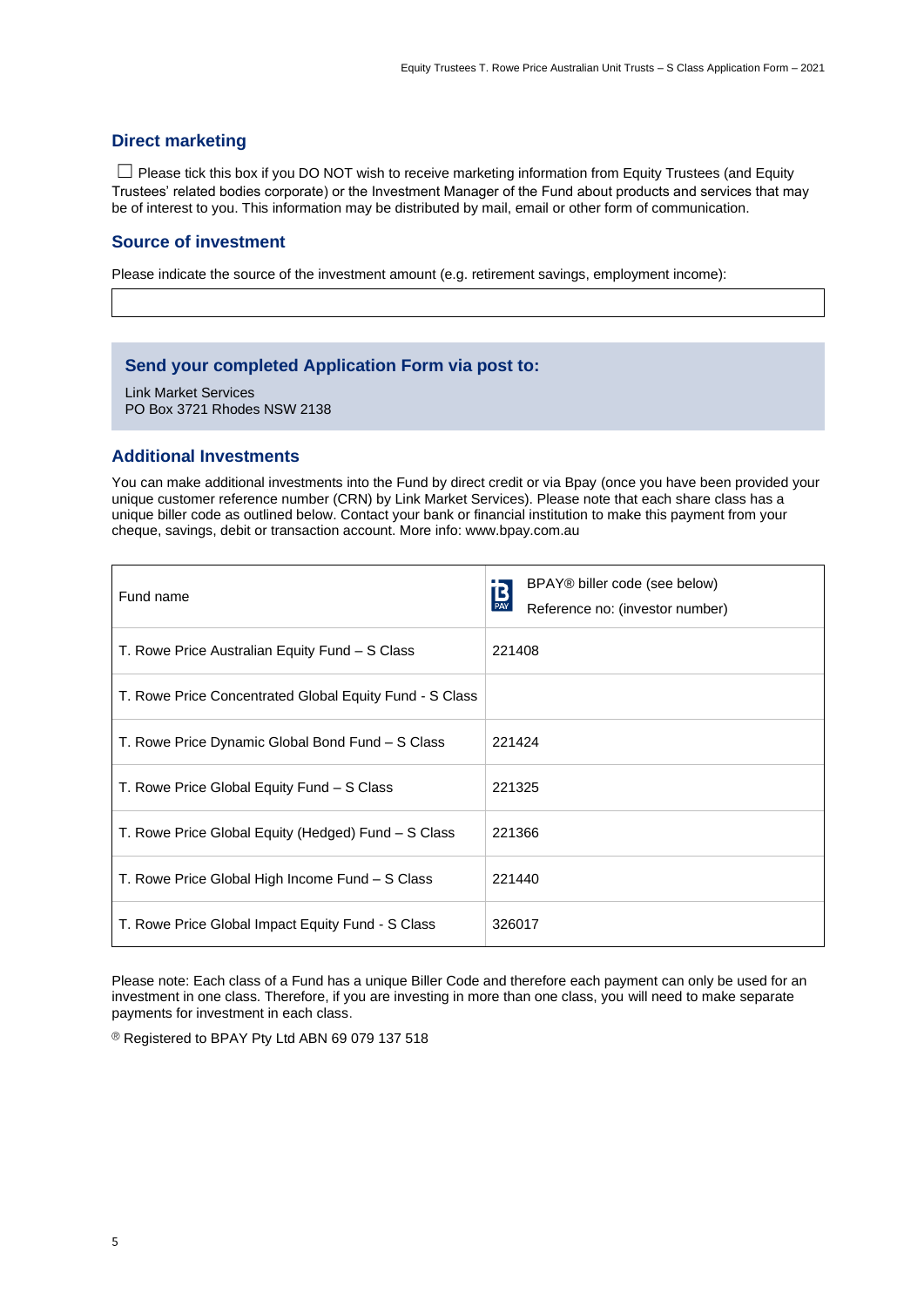#### **SECTION 3 – INVESTOR DETAILS – INDIVIDUALS/JOINT**

Please complete if you are investing individually, jointly or you are an individual or joint trustee.

#### **See Group A AML/CTF Identity Verification Requirements in Section 9**

| <b>Investor 1</b> |  |
|-------------------|--|
|-------------------|--|

| <b>INVESTOL 1</b><br>Title<br>First name(s)                                                            |                                      | Surname                                                                                                                                                                                                                          |
|--------------------------------------------------------------------------------------------------------|--------------------------------------|----------------------------------------------------------------------------------------------------------------------------------------------------------------------------------------------------------------------------------|
|                                                                                                        |                                      |                                                                                                                                                                                                                                  |
| Residential address (not a PO Box/RMB/Locked Bag)                                                      |                                      |                                                                                                                                                                                                                                  |
|                                                                                                        |                                      |                                                                                                                                                                                                                                  |
|                                                                                                        |                                      |                                                                                                                                                                                                                                  |
| Suburb                                                                                                 | State                                | Postcode<br>Country                                                                                                                                                                                                              |
|                                                                                                        |                                      |                                                                                                                                                                                                                                  |
| Email address<br>(Statements will be sent to this address, unless you elect otherwise in<br>Section 6) |                                      | Contact no.                                                                                                                                                                                                                      |
|                                                                                                        |                                      |                                                                                                                                                                                                                                  |
| Date of birth (DD/MM/YYYY)                                                                             | Tax File Number* - or exemption code |                                                                                                                                                                                                                                  |
| $\prime$                                                                                               |                                      |                                                                                                                                                                                                                                  |
|                                                                                                        |                                      |                                                                                                                                                                                                                                  |
| Country of birth                                                                                       |                                      | Occupation                                                                                                                                                                                                                       |
|                                                                                                        |                                      |                                                                                                                                                                                                                                  |
| business associate of such a person?<br>No                                                             | Yes, please give details:            | Does the investor named above hold a prominent public position or function in a government body (local, state,<br>territory, national or foreign) or in an international organisation or are you an immediate family member or a |
|                                                                                                        |                                      |                                                                                                                                                                                                                                  |
| <b>Investor 2</b><br>Title<br>First name(s)                                                            |                                      | Surname                                                                                                                                                                                                                          |
|                                                                                                        |                                      |                                                                                                                                                                                                                                  |
|                                                                                                        |                                      |                                                                                                                                                                                                                                  |
| Residential address (not a PO Box/RMB/Locked Bag)                                                      |                                      |                                                                                                                                                                                                                                  |
|                                                                                                        |                                      |                                                                                                                                                                                                                                  |
| Suburb                                                                                                 | <b>State</b>                         | Postcode<br>Country                                                                                                                                                                                                              |
|                                                                                                        |                                      |                                                                                                                                                                                                                                  |
| Email address                                                                                          |                                      |                                                                                                                                                                                                                                  |
| (Statements will be sent to this address, unless you elect otherwise in<br>Section 6)                  |                                      | Contact no.                                                                                                                                                                                                                      |
|                                                                                                        |                                      |                                                                                                                                                                                                                                  |
| Date of birth (DD/MM/YYYY)                                                                             | Tax File Number* - or exemption code |                                                                                                                                                                                                                                  |
|                                                                                                        |                                      |                                                                                                                                                                                                                                  |
| Country of birth                                                                                       |                                      | Occupation                                                                                                                                                                                                                       |
|                                                                                                        |                                      |                                                                                                                                                                                                                                  |
|                                                                                                        |                                      |                                                                                                                                                                                                                                  |
|                                                                                                        |                                      | Does the investor named above hold a prominent public position or function in a government body (local, state,<br>territory, national or foreign) or in an international organisation or are you an immediate family member or a |

business associate of such a person?

☐ No ☐ Yes, please give details:

If there are more than 2 registered owners, please provide details as an attachment.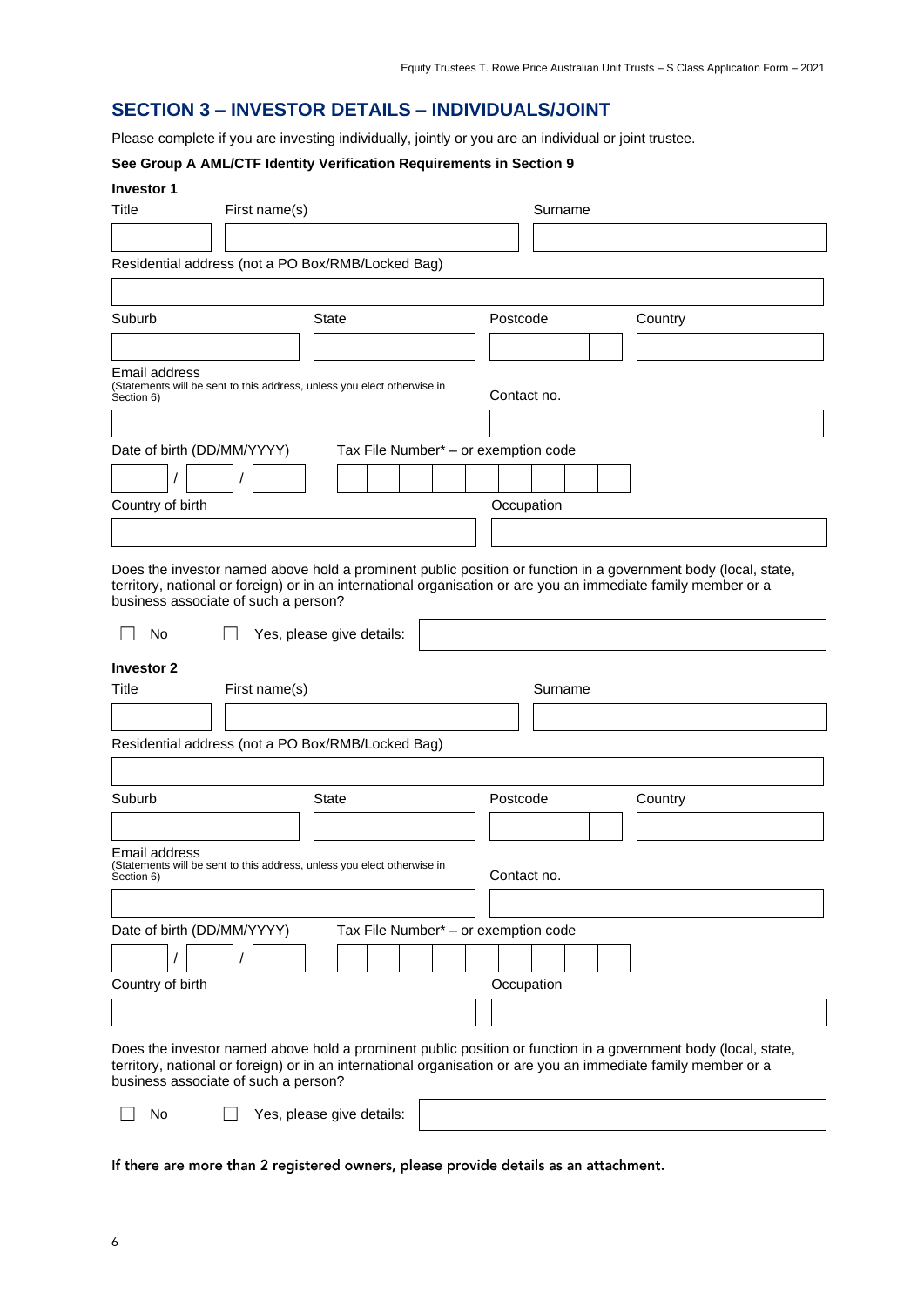#### **SECTION 4 – INVESTOR DETAILS – COMPANIES/CORPORATE TRUSTEE**

Please complete if you are investing for a company or where the company is acting as trustee.

#### **See Group B AML/CTF Identity Verification Requirements in Section 9**

| Full company name (as registered with ASIC or relevant foreign registered body) |  |  |
|---------------------------------------------------------------------------------|--|--|
|                                                                                 |  |  |

| Registered office address (not a PO Box/RMB/Locked Bag)                                                                                                                                                                                                                                                                                                                                                                                                                                                                                                                                                                                        |               |              |  |          |             |         |                                      |  |  |
|------------------------------------------------------------------------------------------------------------------------------------------------------------------------------------------------------------------------------------------------------------------------------------------------------------------------------------------------------------------------------------------------------------------------------------------------------------------------------------------------------------------------------------------------------------------------------------------------------------------------------------------------|---------------|--------------|--|----------|-------------|---------|--------------------------------------|--|--|
|                                                                                                                                                                                                                                                                                                                                                                                                                                                                                                                                                                                                                                                |               |              |  |          |             |         |                                      |  |  |
| Suburb                                                                                                                                                                                                                                                                                                                                                                                                                                                                                                                                                                                                                                         |               | State        |  | Postcode |             |         | Country                              |  |  |
|                                                                                                                                                                                                                                                                                                                                                                                                                                                                                                                                                                                                                                                |               |              |  |          |             |         |                                      |  |  |
| Australian Company Number                                                                                                                                                                                                                                                                                                                                                                                                                                                                                                                                                                                                                      |               |              |  |          |             |         | Tax File Number* - or exemption code |  |  |
|                                                                                                                                                                                                                                                                                                                                                                                                                                                                                                                                                                                                                                                |               |              |  |          |             |         |                                      |  |  |
| Australian Business Number* (if registered in Australia) or equivalent foreign company identifier                                                                                                                                                                                                                                                                                                                                                                                                                                                                                                                                              |               |              |  |          |             |         |                                      |  |  |
|                                                                                                                                                                                                                                                                                                                                                                                                                                                                                                                                                                                                                                                |               |              |  |          |             |         |                                      |  |  |
| <b>Contact Person</b>                                                                                                                                                                                                                                                                                                                                                                                                                                                                                                                                                                                                                          |               |              |  |          |             |         |                                      |  |  |
| Title                                                                                                                                                                                                                                                                                                                                                                                                                                                                                                                                                                                                                                          | First name(s) |              |  |          |             | Surname |                                      |  |  |
|                                                                                                                                                                                                                                                                                                                                                                                                                                                                                                                                                                                                                                                |               |              |  |          |             |         |                                      |  |  |
| Email address<br>(Statements will be sent to this address, unless you elect otherwise in<br>Section 6)                                                                                                                                                                                                                                                                                                                                                                                                                                                                                                                                         |               |              |  |          | Contact no. |         |                                      |  |  |
|                                                                                                                                                                                                                                                                                                                                                                                                                                                                                                                                                                                                                                                |               |              |  |          |             |         |                                      |  |  |
| Principal place of business: If the principal place of business is the same as the registered office street address,<br>state 'As above' below. Otherwise provide address details. For foreign companies registered with ASIC please<br>provide a local agent name and address if you do not have a principal place of business in Australia.<br>Principal Place of Business Address (not a PO Box/RMB/Locked Bag)                                                                                                                                                                                                                             |               |              |  |          |             |         |                                      |  |  |
|                                                                                                                                                                                                                                                                                                                                                                                                                                                                                                                                                                                                                                                |               |              |  |          |             |         |                                      |  |  |
| Suburb                                                                                                                                                                                                                                                                                                                                                                                                                                                                                                                                                                                                                                         |               | <b>State</b> |  | Postcode |             |         | Country                              |  |  |
|                                                                                                                                                                                                                                                                                                                                                                                                                                                                                                                                                                                                                                                |               |              |  |          |             |         |                                      |  |  |
| <b>Registration details</b>                                                                                                                                                                                                                                                                                                                                                                                                                                                                                                                                                                                                                    |               |              |  |          |             |         |                                      |  |  |
| Name of regulatory body                                                                                                                                                                                                                                                                                                                                                                                                                                                                                                                                                                                                                        |               |              |  |          |             |         | Identification number (e.g. ARBN)    |  |  |
|                                                                                                                                                                                                                                                                                                                                                                                                                                                                                                                                                                                                                                                |               |              |  |          |             |         |                                      |  |  |
| <b>Controlling Persons, Directors and Beneficial Owners</b><br>All beneficial owners who own, hold or control either directly or indirectly 25% or more of the issued capital of a<br>proprietary or private company that is not regulated i.e. does not have an AFSL or ACLN etc., will need to<br>provide Group A AML/CTF Identity Verification Requirements specified in Section 9. In the case of an<br>unregulated public company not listed on a securities exchange, provide the details of the senior managing<br>official(s) as controlling person(s) (e.g. managing director, senior executive(s) etc. who is/are authorised to sign |               |              |  |          |             |         |                                      |  |  |

on the company's behalf, and make policy, operational and financial decisions) in the following sections. All proprietary and private companies, whether regulated or unregulated, must provide the names of all of the

directors.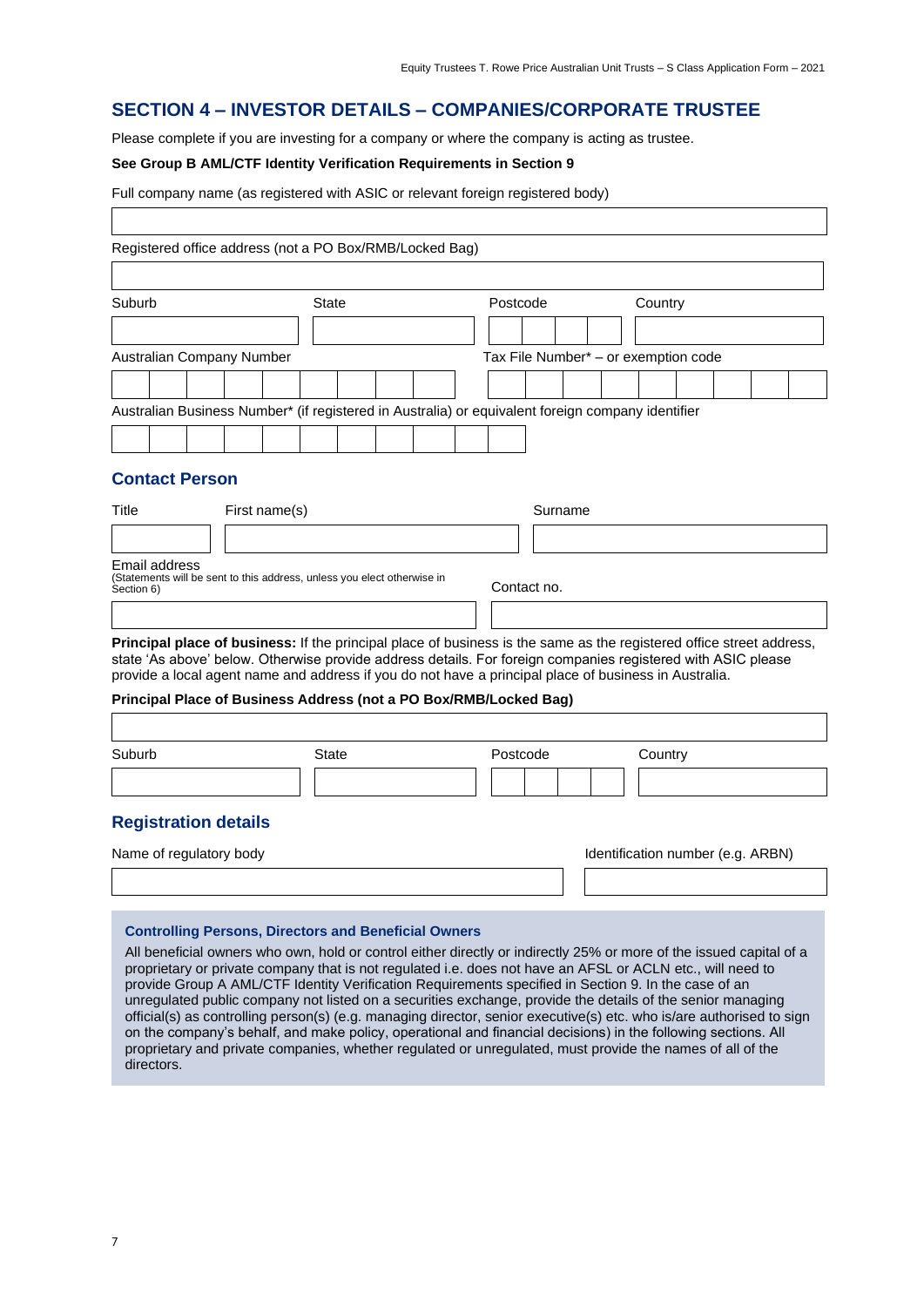#### **Names of the Directors of a Proprietary or Private Company whether regulated or unregulated**

If there are more than 4 directors, please write the other names below.

|  |  |  | Names of the Beneficial Owners or Senior Managing Official(s) |  |
|--|--|--|---------------------------------------------------------------|--|
|  |  |  |                                                               |  |

#### **Select:**

☐ Beneficial owner 1 of an unregulated proprietary or private company; OR

□ Senior Managing Official of an unregulated, unlisted, public (e.g. Limited) company

| Title                                | First name(s) |                                                                                     |          | Surname |                                                                                                                                                                                                                                          |
|--------------------------------------|---------------|-------------------------------------------------------------------------------------|----------|---------|------------------------------------------------------------------------------------------------------------------------------------------------------------------------------------------------------------------------------------------|
|                                      |               |                                                                                     |          |         |                                                                                                                                                                                                                                          |
|                                      |               | Residential address (not a PO Box/RMB/Locked Bag)                                   |          |         |                                                                                                                                                                                                                                          |
|                                      |               |                                                                                     |          |         |                                                                                                                                                                                                                                          |
| Suburb                               |               | State                                                                               | Postcode |         | Country                                                                                                                                                                                                                                  |
|                                      |               |                                                                                     |          |         |                                                                                                                                                                                                                                          |
| Date of birth (DD/MM/YYYY)           |               |                                                                                     |          |         |                                                                                                                                                                                                                                          |
|                                      |               |                                                                                     |          |         |                                                                                                                                                                                                                                          |
| business associate of such a person? |               |                                                                                     |          |         | Does the beneficial owner named above hold a prominent public position or function in a government body (local,<br>state, territory, national or foreign) or in an international organisation or are you an immediate family member or a |
| No                                   |               | Yes, please give details:                                                           |          |         |                                                                                                                                                                                                                                          |
| Select:                              |               |                                                                                     |          |         |                                                                                                                                                                                                                                          |
|                                      |               | Beneficial owner 2 of an unregulated proprietary or private company; OR             |          |         |                                                                                                                                                                                                                                          |
|                                      |               | Senior Managing Official of an unregulated, unlisted, public (e.g. Limited) company |          |         |                                                                                                                                                                                                                                          |
|                                      |               |                                                                                     |          |         |                                                                                                                                                                                                                                          |
| Title                                | First name(s) |                                                                                     |          | Surname |                                                                                                                                                                                                                                          |
|                                      |               |                                                                                     |          |         |                                                                                                                                                                                                                                          |
|                                      |               | Residential address (not a PO Box/RMB/Locked Bag)                                   |          |         |                                                                                                                                                                                                                                          |
|                                      |               |                                                                                     |          |         |                                                                                                                                                                                                                                          |
| Suburb                               |               | <b>State</b>                                                                        | Postcode |         | Country                                                                                                                                                                                                                                  |
|                                      |               |                                                                                     |          |         |                                                                                                                                                                                                                                          |
| Date of birth (DD/MM/YYYY)           |               |                                                                                     |          |         |                                                                                                                                                                                                                                          |
|                                      |               |                                                                                     |          |         |                                                                                                                                                                                                                                          |
| business associate of such a person? |               |                                                                                     |          |         | Does the beneficial owner named above hold a prominent public position or function in a government body (local,<br>state, territory, national or foreign) or in an international organisation or are you an immediate family member or a |
| No                                   |               | Yes, please give details:                                                           |          |         |                                                                                                                                                                                                                                          |

**If there are more than 2 beneficial owners or managing officials, please copy and complete this page for the other persons or alternatively, provide the additional details as an attachment.**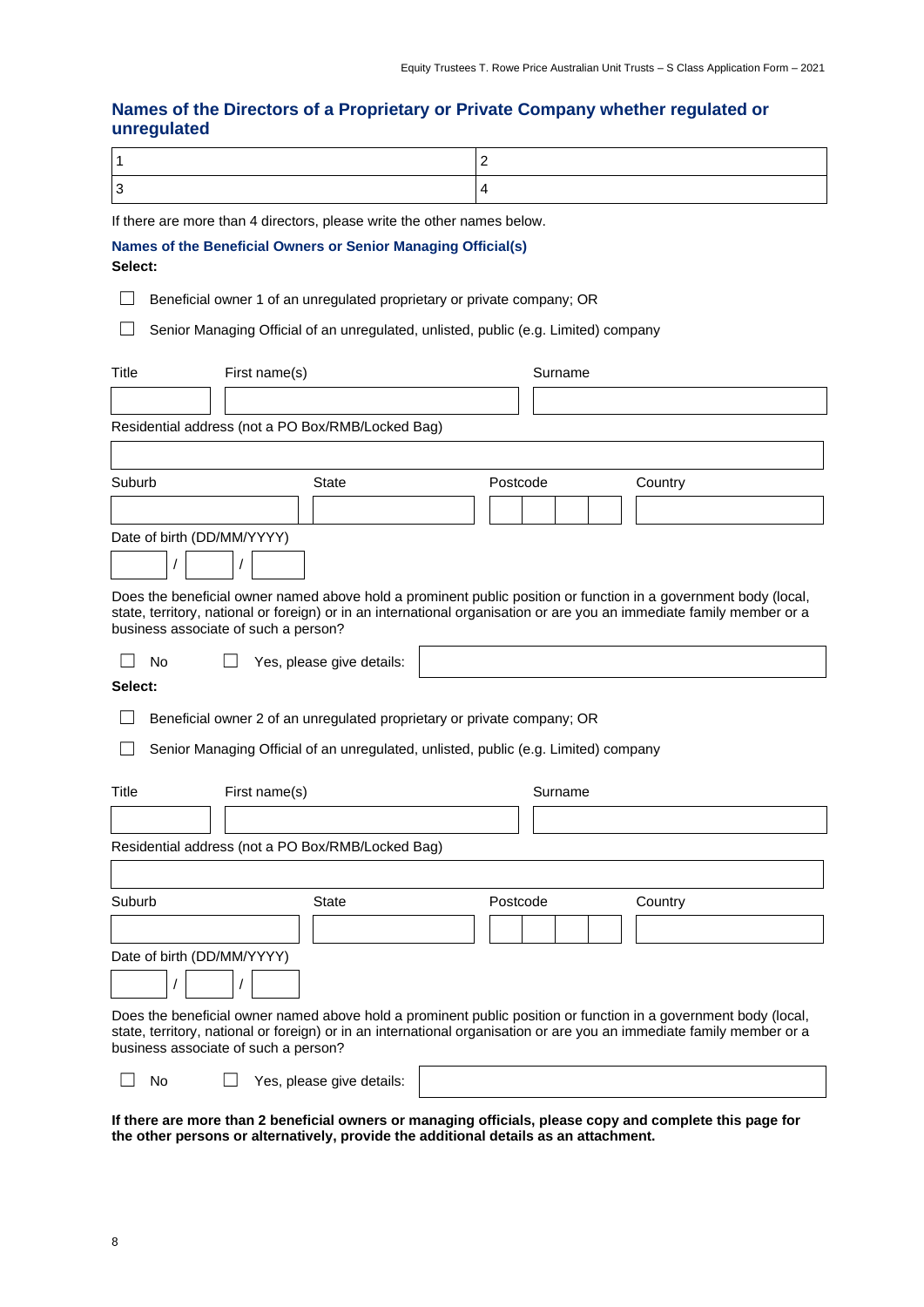#### **SECTION 5 – INVESTOR DETAILS – TRUSTS/SUPERANNUATION FUNDS**

Please complete if you are investing for a trust or superannuation fund.

#### **See Group C AML/CTF Identity Verification Requirements in Section 9**

|                      | Full name of trust or superannuation fund                                                                                                                                                                                                                                      |                           |
|----------------------|--------------------------------------------------------------------------------------------------------------------------------------------------------------------------------------------------------------------------------------------------------------------------------|---------------------------|
|                      | Full name of business (if any)                                                                                                                                                                                                                                                 | Country where established |
|                      |                                                                                                                                                                                                                                                                                |                           |
|                      | Australian Business Number* (if obtained)                                                                                                                                                                                                                                      |                           |
|                      |                                                                                                                                                                                                                                                                                |                           |
|                      | Tax File Number* - or exemption code                                                                                                                                                                                                                                           |                           |
|                      |                                                                                                                                                                                                                                                                                |                           |
|                      |                                                                                                                                                                                                                                                                                |                           |
|                      | Trustee details - How many trustees are there?                                                                                                                                                                                                                                 |                           |
|                      | Individual trustee(s) - complete Section 3 - Investor details - Individuals/Joint                                                                                                                                                                                              |                           |
|                      | <b>Company trustee(s)</b> – complete Section 4 – Investor details – Companies/Corporate Trustee                                                                                                                                                                                |                           |
|                      | <b>Combination</b> – trustee(s) to complete each relevant section                                                                                                                                                                                                              |                           |
| <b>Type of Trust</b> |                                                                                                                                                                                                                                                                                |                           |
|                      | <b>Registered Managed Investment Scheme</b>                                                                                                                                                                                                                                    |                           |
|                      | Australian Registered Scheme Number (ARSN)                                                                                                                                                                                                                                     |                           |
|                      |                                                                                                                                                                                                                                                                                |                           |
|                      | Regulated Trust (including self-managed superannuation funds and registered charities that are trusts)                                                                                                                                                                         |                           |
|                      |                                                                                                                                                                                                                                                                                |                           |
|                      | Name of Regulator (e.g. ASIC, APRA, ATO, ACNC)                                                                                                                                                                                                                                 |                           |
|                      |                                                                                                                                                                                                                                                                                |                           |
|                      | Registration/Licence details or ABN                                                                                                                                                                                                                                            |                           |
|                      |                                                                                                                                                                                                                                                                                |                           |
|                      |                                                                                                                                                                                                                                                                                |                           |
|                      |                                                                                                                                                                                                                                                                                |                           |
|                      |                                                                                                                                                                                                                                                                                |                           |
|                      |                                                                                                                                                                                                                                                                                |                           |
|                      | more of the trust.                                                                                                                                                                                                                                                             |                           |
| 1                    |                                                                                                                                                                                                                                                                                | $\boldsymbol{2}$          |
| 3                    |                                                                                                                                                                                                                                                                                | 4                         |
|                      | If there are no beneficiaries of the trust, describe the class of beneficiary (e.g. the name of the family group,                                                                                                                                                              |                           |
|                      |                                                                                                                                                                                                                                                                                |                           |
|                      | Other Trust (unregulated)<br>Please describe<br>Beneficiaries of an unregulated trust<br>Please provide details below of any beneficiaries who directly or indirectly are entitled to an interest of 25% or<br>class of unit holders, the charitable purpose or charity name): |                           |

 $\overline{\phantom{a}}$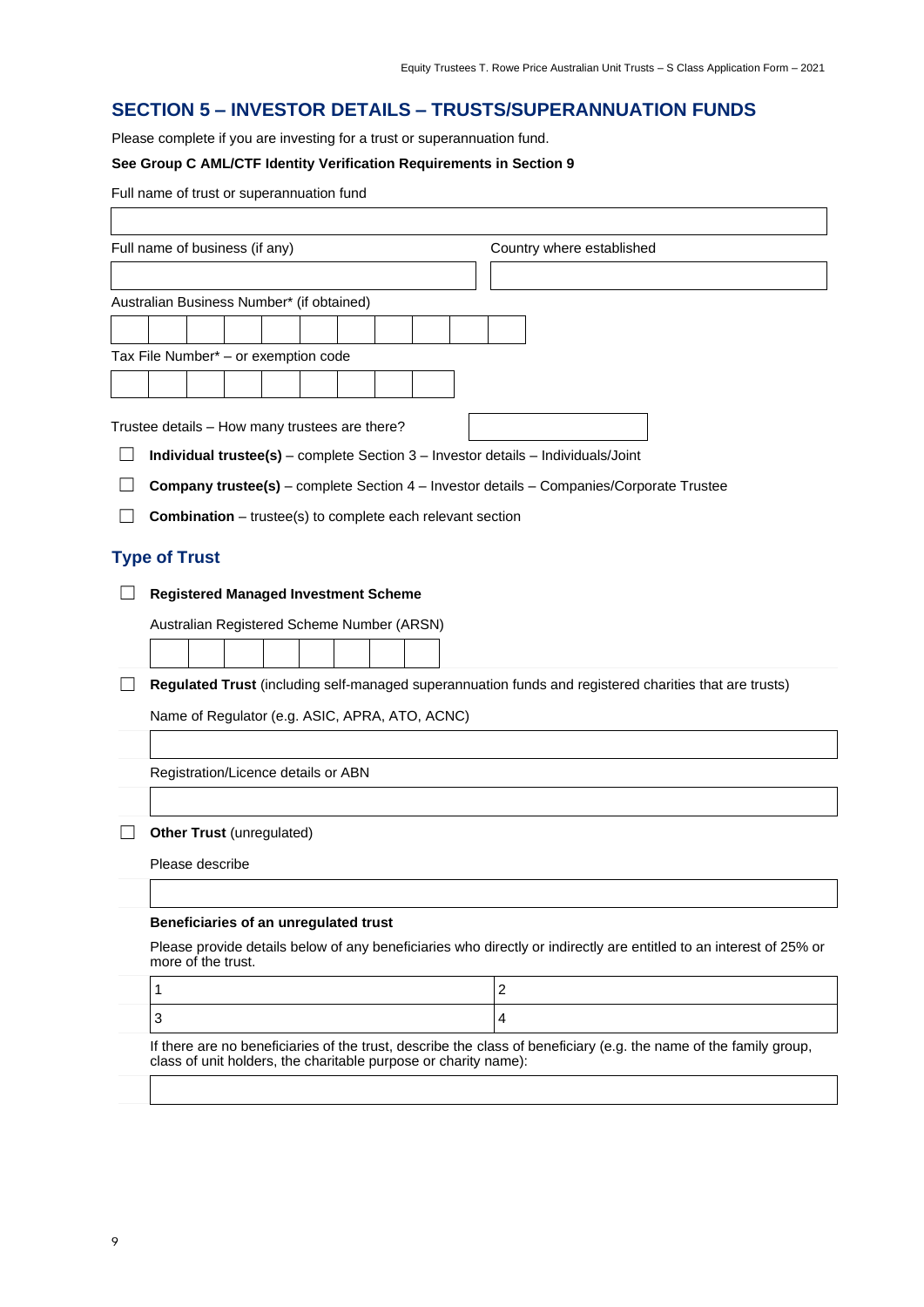#### **Other Trust** (unregulated) Continued

#### **Settlor details**

Please provide the full name and last known address of the settlor of the trust where the initial asset contribution to the trust was greater than \$10,000.

☐ This information is not required if the initial asset contribution was less than \$10,000, and/or

☐ This information is not required if the settlor is deceased

Settlor's full name and last known address

Beneficial owners of an unregulated trust

Please provide details below of any beneficial owner of the trust. A beneficial owner is any individual who directly or indirectly has a 25% or greater interest in the trust or is a person who exerts control over the trust. This includes the appointer of the trust who holds the power to appoint or remove the trustees of the trust.

#### **All beneficial owners will need to provide Group A AML/CTF Identity Verification Requirements in Section 9**

#### **Beneficial owner 1 or Controlling Person 1**

Select:

| $\Box$<br>Beneficial owner 1; OR                                                                                                                                                                                                                                                 |                     |
|----------------------------------------------------------------------------------------------------------------------------------------------------------------------------------------------------------------------------------------------------------------------------------|---------------------|
| Controlling Person - What is the role e.g. Appointer:                                                                                                                                                                                                                            |                     |
| Title<br>First name(s)                                                                                                                                                                                                                                                           | Surname             |
|                                                                                                                                                                                                                                                                                  |                     |
| Residential address (not a PO Box/RMB/Locked Bag)                                                                                                                                                                                                                                |                     |
|                                                                                                                                                                                                                                                                                  |                     |
| Suburb<br><b>State</b>                                                                                                                                                                                                                                                           | Postcode<br>Country |
|                                                                                                                                                                                                                                                                                  |                     |
| Date of birth (DD/MM/YYYY)<br>$\prime$                                                                                                                                                                                                                                           |                     |
| Does the beneficial owner named above hold a prominent public position or function in a government body (local,<br>state, territory, national or foreign) or in an international organisation or are you an immediate family member or a<br>business associate of such a person? |                     |
| No<br>Yes, please give details:                                                                                                                                                                                                                                                  |                     |
| <b>Beneficial owner 2 or Controlling Person 2</b><br>Select:                                                                                                                                                                                                                     |                     |
| Beneficial owner 2; OR                                                                                                                                                                                                                                                           |                     |
| Controlling Person - What is the role e.g. Appointer:                                                                                                                                                                                                                            |                     |
| Title<br>First name(s)                                                                                                                                                                                                                                                           | Surname             |
|                                                                                                                                                                                                                                                                                  |                     |
| Residential address (not a PO Box/RMB/Locked Bag)                                                                                                                                                                                                                                |                     |
|                                                                                                                                                                                                                                                                                  |                     |
| Suburb<br><b>State</b>                                                                                                                                                                                                                                                           | Postcode<br>Country |
|                                                                                                                                                                                                                                                                                  |                     |
| Date of birth (DD/MM/YYYY)                                                                                                                                                                                                                                                       |                     |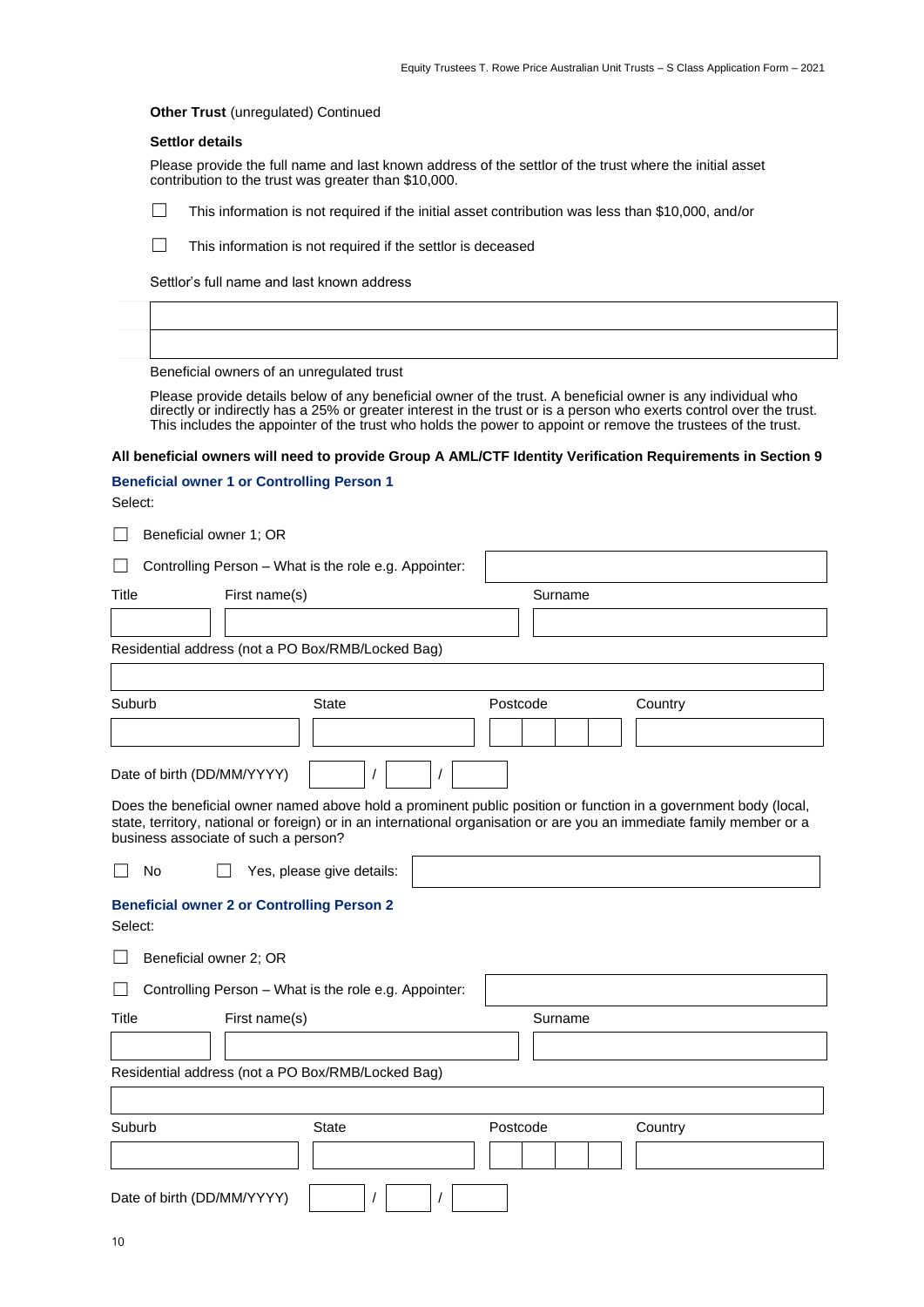#### **If there are more than 2 beneficial owners, please provide details as an attachment.**

Does the beneficial owner named above hold a prominent public position or function in a government body (local, state, territory, national or foreign) or in an international organisation or are you an immediate family member or a business associate of such a person?

☐ No ☐ Yes, please give details:

**If there are more than 2 beneficial owners or controlling persons, please copy and complete this page for the other persons or alternatively, provide the additional details as an attachment.**

#### **SECTION 5.1 – CUSTODIAN ATTESTATION: CHAPTER 4, PARTS 4.4.18 AND 4.4.19 OF THE AML/CTF RULES**

**If you are a Company completing this Application Form on behalf of an individual, another company, a trust or other entity, in a Custodial capacity, please complete this section.**

In accordance with Chapter 4, part 4.4.19 (1)(a) to (d) of the AML/CTF Rules, does the Custodian meet the definition (see 'Section 10 – Glossary') of a Custodian?



In accordance with Chapter 4, part 4.4.19 (e) of the AML/CTF Rules, do you, in your capacity as Custodian attest that prior to requesting this designated service from Equity Trustees, it has carried out and will continue to carry out, all applicable customer identification procedures on the underlying account holder named or to be named in the Fund's register, including conducting ongoing customer due diligence requirements in accordance with Chapter 15 of the AML/CTF Rules?

| N∩. | $\sim$<br>$\sim$ |
|-----|------------------|
|-----|------------------|

If you answered YES to all of the above questions, then Equity Trustees is able to apply the Chapter 4, part 4.4 Custodian rules to this account and will rely upon the customer due diligence conducted by the Custodian on the underlying account holder named or to be named in the Fund's register.

If requested to do so at any time after the provision of this designated service, the Custodian agrees to honour any reasonable request made by Equity Trustees for information or evidence about the underlying account holder in order to allow Equity Trustees to meet its obligations under the AML/CTF Act.



Excepting the below circumstances where the custodian answered NO or did not complete any of the above questions, no other information about the underlying account holder is required to be collected. However, further information about you as the Custodian and as a company is required to be collected and verified as required by the AML/CTF rules. Please complete the rest of this form for the Custodian.

#### **Excepting circumstances:**

If you answered NO or did not complete any of the above questions, then we are unable to apply the Chapter 4, part 4.4 Custodian rules to this application. We are therefore obligated to conduct full Know Your Client procedures on the underlying account holder named or to be named in the Fund's register including any named nominee, as well as the trustees, beneficial owners and controlling persons of the underlying named account in addition to the Custodian. Therefore, please complete the relevant forms and provide identity documents for all parties connected to this account.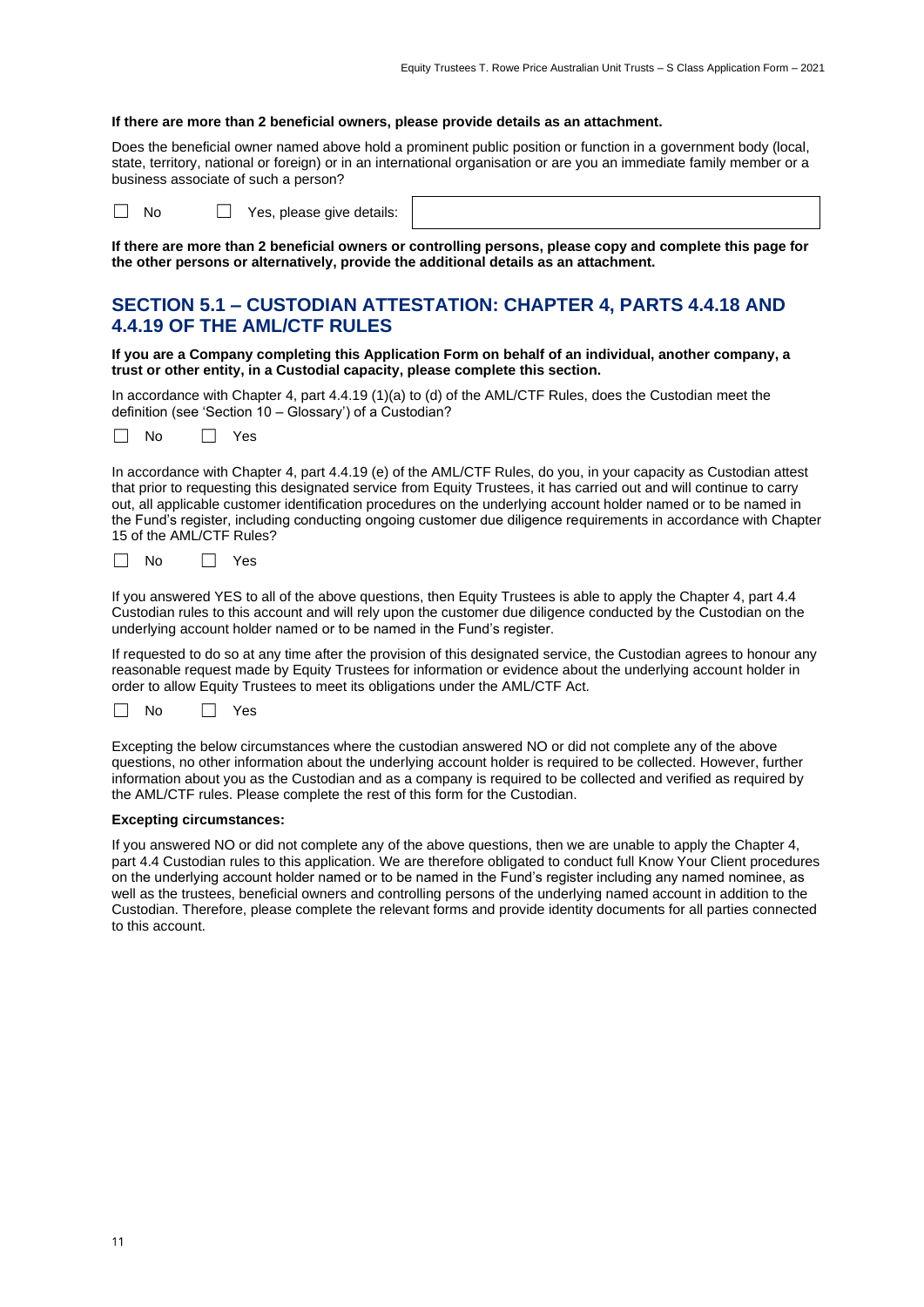#### **SECTION 6 – AUTHORISED REPRESENTATIVE, AGENT AND/OR FINANCIAL ADVISER**

Please complete if you are appointing an authorised representative, agent and/or financial adviser.

#### **See Group D AML/CTF Identity Verification Requirements in Section 9**

□ I am an **authorised representative or agent** as nominated by the investor(s)

You must attach a valid authority such as Power of Attorney, guardianship order, grant of probate, appointment of bankruptcy etc. that is a certified copy. The document must be current and complete, signed by the investor or a court official and permits the authorised representative or agent to transact on behalf of the investor.

Full name of authorised representative or agent

| Signature                                                |              |                       | Date        |
|----------------------------------------------------------|--------------|-----------------------|-------------|
|                                                          |              |                       |             |
| Email address                                            |              |                       | Contact no. |
|                                                          |              |                       |             |
| I am a financial adviser as nominated by the investor(s) |              |                       |             |
| Name of adviser                                          |              | AFSL number           |             |
|                                                          |              |                       |             |
| Dealer group                                             |              | Name of advisory firm |             |
|                                                          |              |                       |             |
| Postage address                                          |              |                       |             |
|                                                          |              |                       |             |
| Suburb                                                   | <b>State</b> | Postcode              | Country     |
|                                                          |              |                       |             |
| Email address                                            |              | Contact no.           |             |

#### **Access to information**

Unless you elect otherwise, your authorised representative, agent and/or financial adviser will also be provided access to your investment information and/or receive copies of statements and transaction confirmations. By appointing an authorised representative, agent and/or financial adviser you acknowledge that you have read and agreed to the terms and conditions in the PDS relating to such appointment.

- □ Please tick this box if you DO NOT want your authorised representative, agent and/or financial adviser to have access to information about your investment.
- □ Please tick this box if you DO NOT want copies of statements and transaction confirmations sent to your authorised representative, agent and/or financial adviser.
- □ Please tick this box if you want statements and transaction confirmations sent ONLY to your authorised representative, agent and/or financial adviser.

This access information will continue to operate until we receive a valid written notification from you amending or revoking the appointment of your authorised representative, agent and/or financial adviser.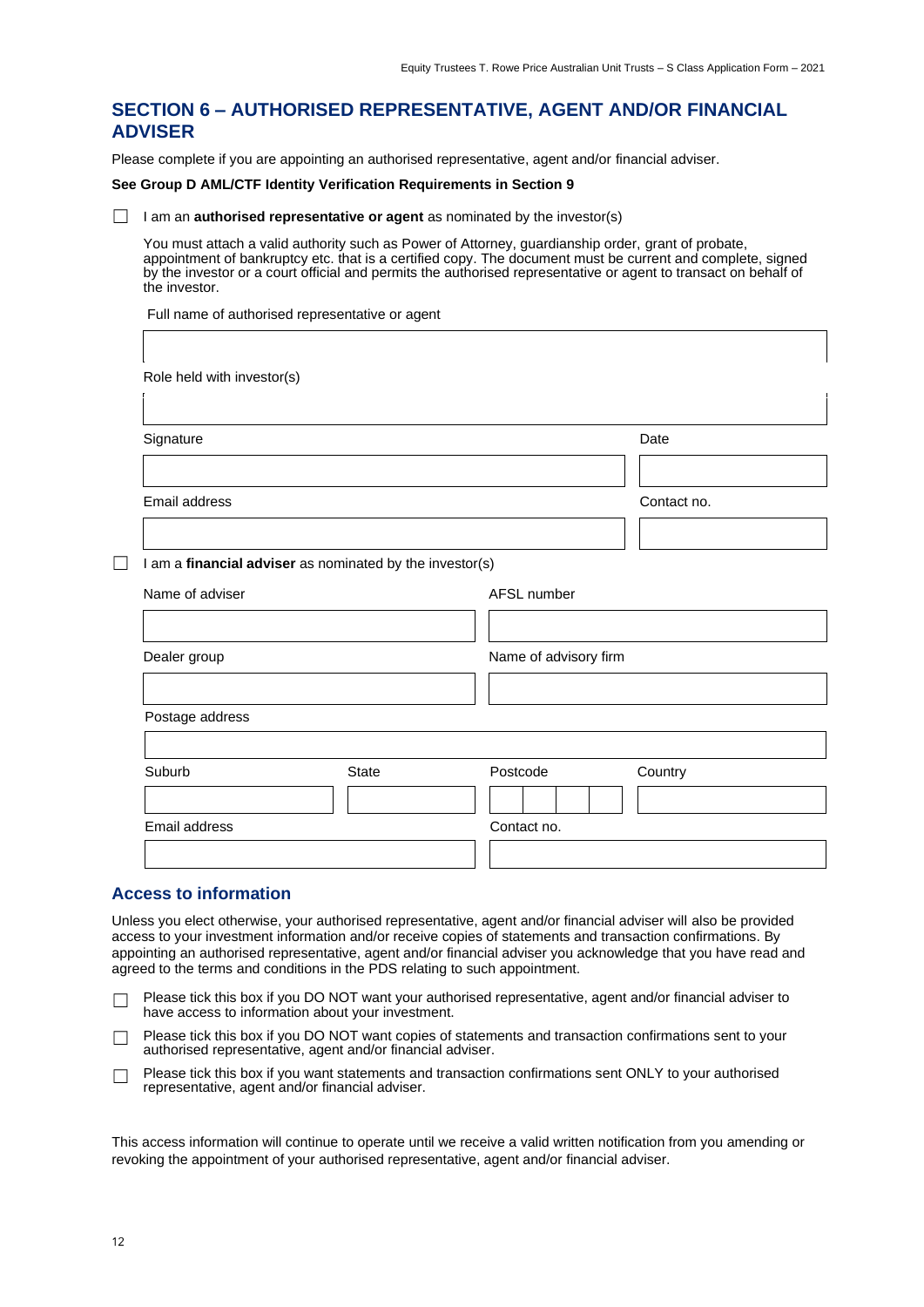#### **SECTION 7 – FOREIGN ACCOUNT TAX COMPLIANCE ACT (FATCA), COMMON REPORTING STANDARD (CRS) SELF-CERTIFICATION FORM – ALL INVESTORS MUST COMPLETE**

#### **Sub-Section I – Individuals**

**Please fill this Sub-Section I only if you are an individual. If you are an entity, please fill Sub-Section II.**

#### **1. Are you a US tax resident (e.g. US citizen or US resident)?**

□ Yes: provide your US Taxpayer Identification Number (TIN) and continue to question 2

Investor 1 Investor 2

If more space is needed please provide details as an attachment.

□ No: continue to question 2

#### **2. Are you a tax resident of any other country outside of Australia?**

Yes: state each country and provide your TIN or equivalent (or Reason Code if no TIN is provided) for each jurisdiction below and skip to question 12

#### **Investor 1**

| Country/Jurisdiction of tax<br>residence | <b>TIN</b> | If no TIN available enter Reason<br>A. B or C |
|------------------------------------------|------------|-----------------------------------------------|
|                                          |            |                                               |
| 2                                        |            |                                               |

#### **Investor 2**

| Country/Jurisdiction of tax<br>residence | TIN | If no TIN available enter Reason<br>IA.BorC |
|------------------------------------------|-----|---------------------------------------------|
|                                          |     |                                             |
| っ                                        |     |                                             |

*If more space is needed please provide details as an attachment.*

□ No: skip to question 12

#### **Reason Code:**

If TIN or equivalent is not provided, please provide reason from the following options:

- Reason A: The country/jurisdiction where the investor is resident does not issue TINs to its residents.
- Reason B: The investor is otherwise unable to obtain a TIN or equivalent number (Please explain why the investor is unable to obtain a TIN in the below table if you have selected this reason).
- Reason C: No TIN is required. (Note. Only select this reason if the domestic law of the relevant jurisdiction does not require the collection of the TIN issued by such jurisdiction).

If Reason B has been selected above, explain why you are not required to obtain a TIN:

|            | Reason B explanation |
|------------|----------------------|
| Investor 1 |                      |
| Investor 2 |                      |

If more space is needed please provide details as an attachment.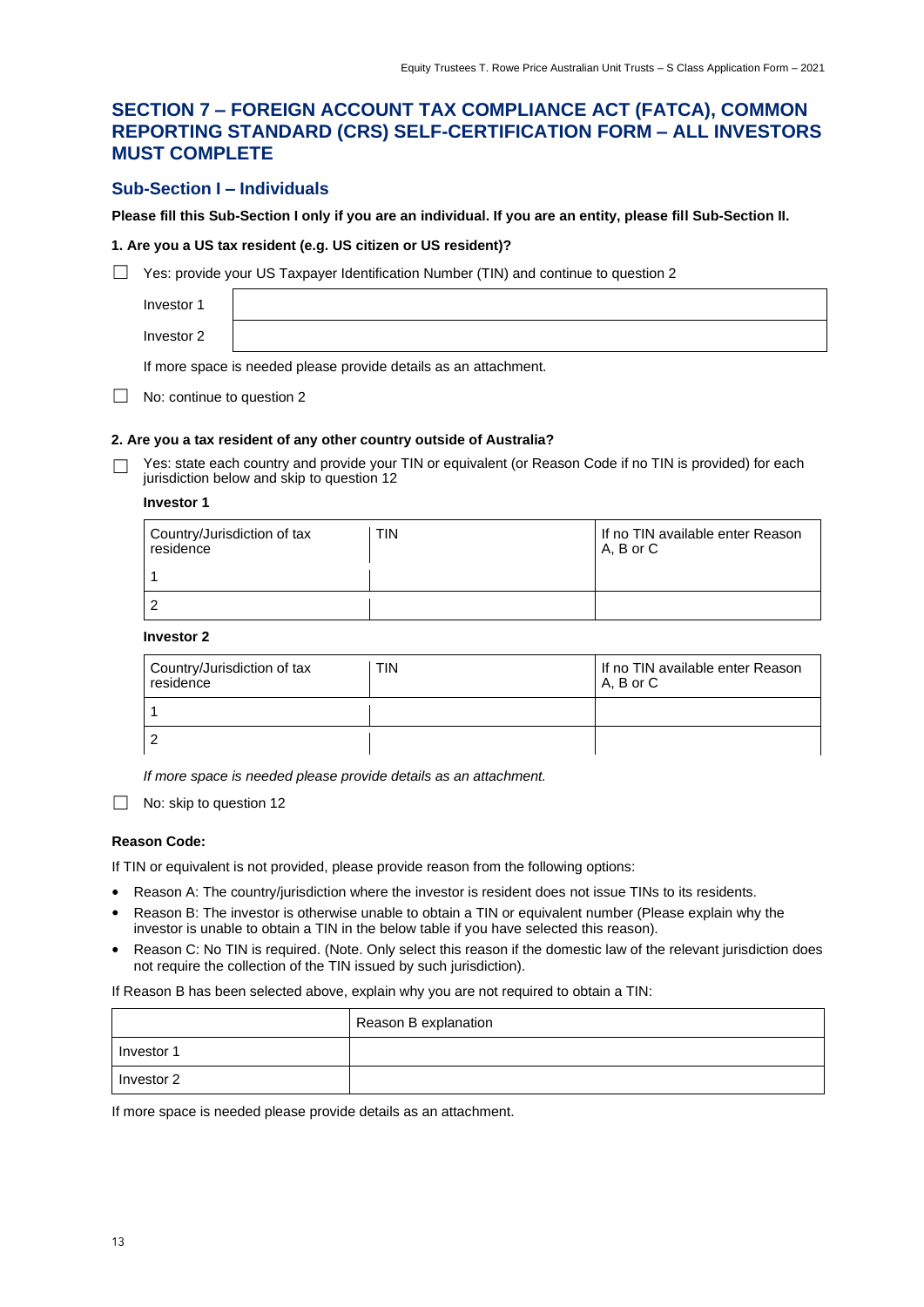#### **Sub-Section II – Entities**

Please fill this Sub-Section II only if you are an entity. If you are an individual, please fill Sub-Section I.

#### **3. Are you an Australian complying superannuation fund?**

□ Yes: skip to question 12

□ No: continue to question 4

#### **FATCA**

#### **4. Are you a US Person?**

 $\Box$  Yes: continue to question 5

□ No: skip to question 6

#### **5. Are you a Specified US Person?**

 $\Box$  Yes: provide your TIN below and skip to question 7

 $\Box$  No: indicate exemption type and skip to question  $7$ 

#### **6. Are you a Financial Institution for the purposes of FATCA?**

□ Yes: provide your Global Intermediary Identification Number (GIIN)

If you do not have a GIIN, please provide your FATCA status below and then continue to question 7. If you are a sponsored entity, please provide your GIIN above and your sponsor's details below and then continue to question 7.

- ☐ Exempt Beneficial Owner, provide type below:
- □ Deemed-Compliant FFI (other than a Sponsored Investment Entity or a Trustee Documented Trust), provide type below:
- ☐ Non-Participating FFI, provide type below:

☐ Sponsored Entity. Please provide the Sponsoring Entity's name and GIIN:

☐ Trustee Documented Trust. Please provide your Trustee's name and GIIN:

 $\Box$  Other, provide details:

□ No: continue to question 7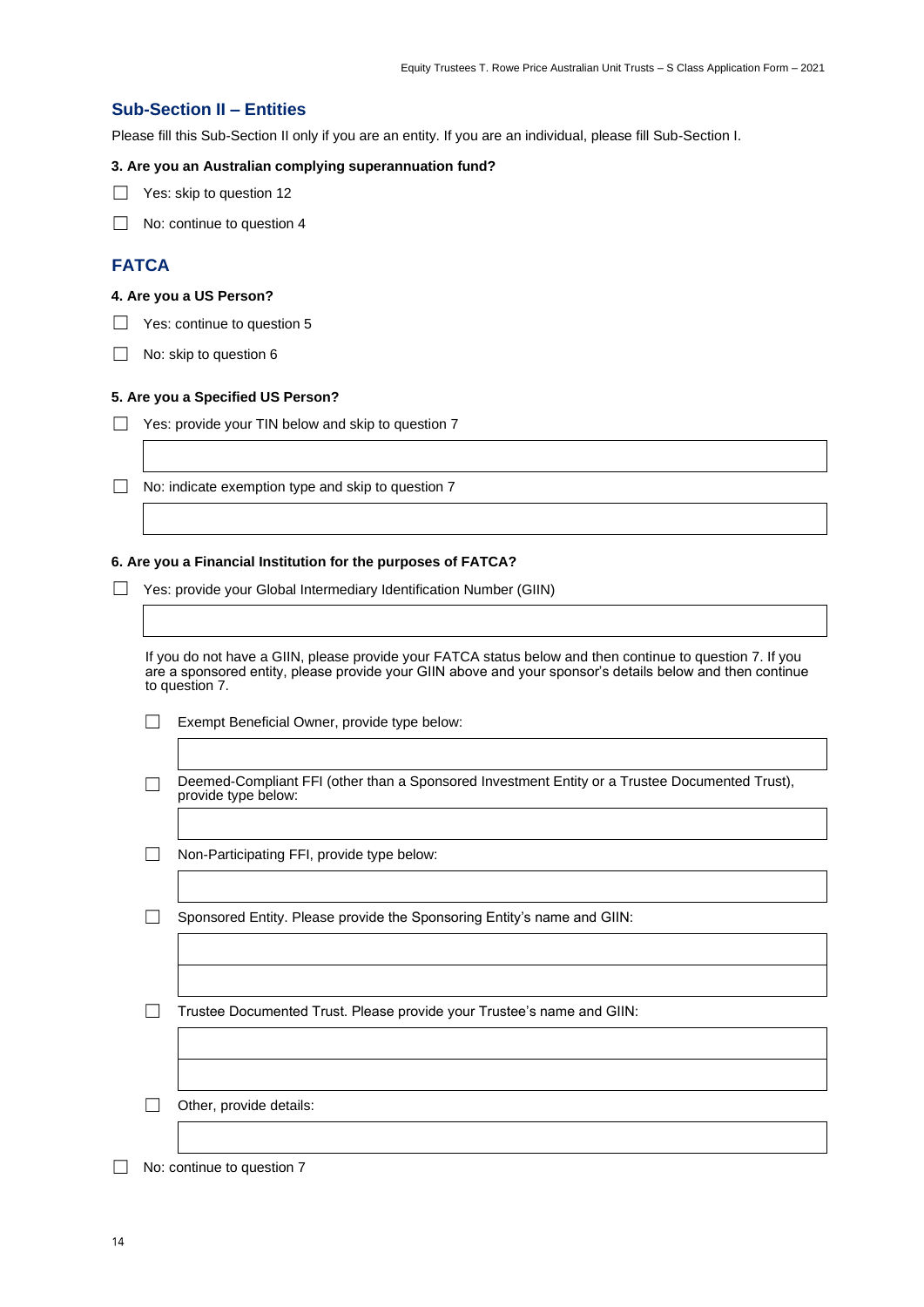#### **CRS**

#### **7. Are you a tax resident of any country outside of Australia and the US?**

☐ Yes: state each country and provide your TIN or equivalent (or Reason Code if no TIN is provided) for each jurisdiction below and continue to question 8

#### **Investor 1**

| Country/Jurisdiction of tax<br>residence | <b>TIN</b> | If no TIN available enter Reason<br>A. B or C |
|------------------------------------------|------------|-----------------------------------------------|
|                                          |            |                                               |
| 2                                        |            |                                               |

#### **Investor 2**

| Country/Jurisdiction of tax<br>residence | <b>TIN</b> | If no TIN available enter Reason<br>$A. B$ or $C$ |
|------------------------------------------|------------|---------------------------------------------------|
|                                          |            |                                                   |
|                                          |            |                                                   |

*If more space is needed please provide details as an attachment.*

#### **Reason Code:**

If TIN or equivalent is not provided, please provide reason from the following options:

- Reason A: The country/jurisdiction where the investor is resident does not issue TINs to its residents.
- Reason B: The investor is otherwise unable to obtain a TIN or equivalent number (Please explain why the  $\bullet$ investor is unable to obtain a TIN in the below table if you have selected this reason).
- $\bullet$ Reason C: No TIN is required. (Note. Only select this reason if the domestic law of the relevant jurisdiction does not require the collection of the TIN issued by such jurisdiction).

If Reason B has been selected above, explain why you are not required to obtain a TIN:

|            | Reason B explanation |
|------------|----------------------|
| Investor 1 |                      |
| Investor 2 |                      |

#### **If more space is needed please provide details as an attachment.**

| $\Box$ No: continue to question 8 |
|-----------------------------------|
|-----------------------------------|

#### **8. Are you a Financial Institution for the purpose of CRS?**

- □ Yes: specify the type of Financial Institution below and continue to question 9
	- □ Reporting Financial Institution

☐ Non-Reporting Financial Institution:

- □ Trustee Documented Trust
- □ Other: please specify:
- □ No: skip to question 10

#### **9. Are you an investment entity resident in a non-participating jurisdiction for CRS purposes and managed by another financial Institution?**

□ Yes: skip to question 11

□ No: skip to question 12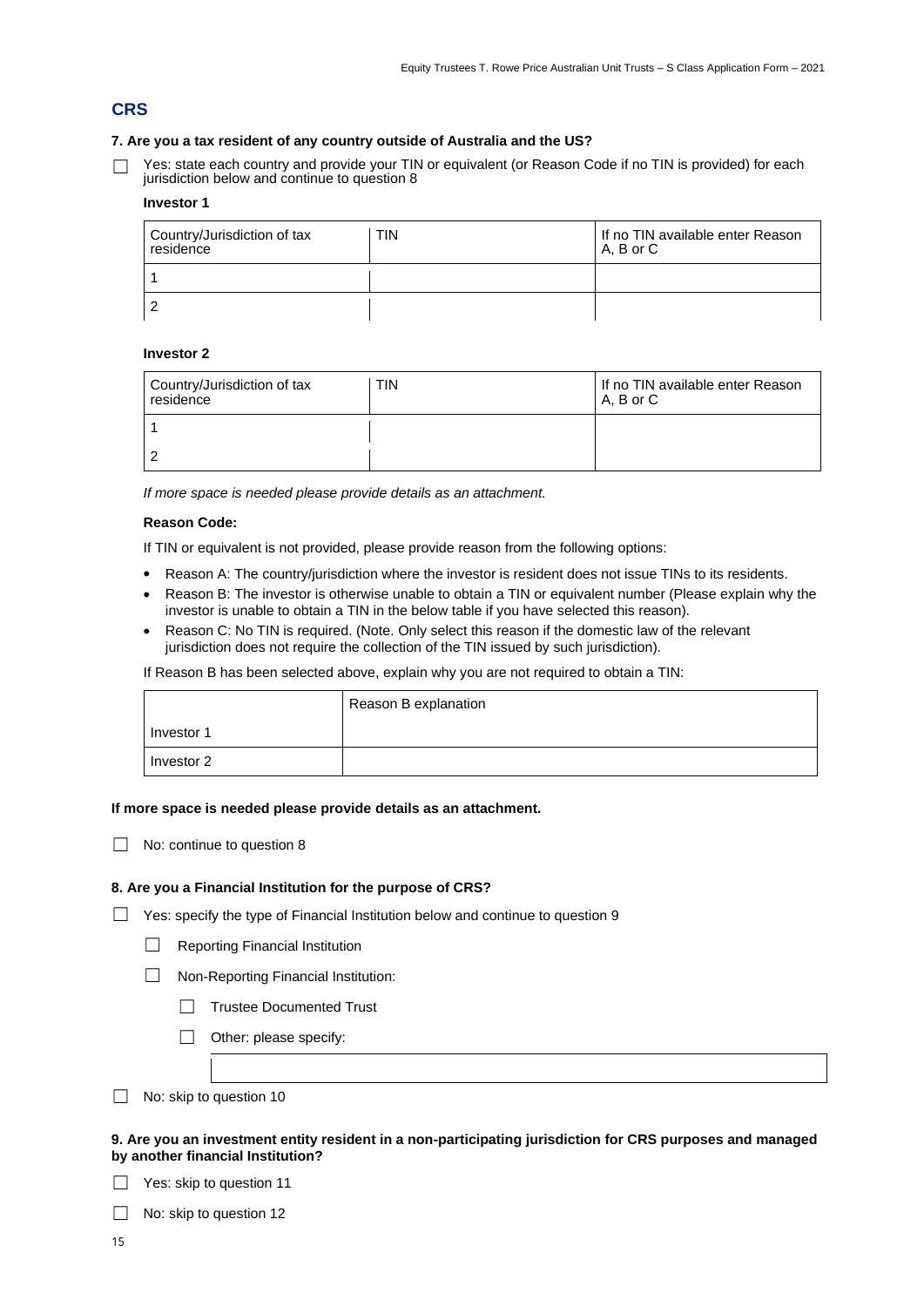#### **Non-Financial Entities**

#### **10. Are you an Active Non-Financial Entity (Active NFE)?**

- □ Yes: specify the type of Active NFE below and skip to question 12:
	- $\Box$  Less than 50% of the entity's gross income from the preceding calendar year is passive income (e.g. dividends, distribution, interests, royalties and rental income) and less than 50% of its assets during the preceding calendar year are assets held for the production of passive income
	- □ Corporation that is regularly traded or a related entity of a regularly traded corporation

Provide name of Listed Entity:

and exchange on which traded:

- □ Governmental Entity, International Organisation or Central Bank
- □ Other: please specify:
- ☐ No: you are a Passive Non-Financial Entity (Passive NFE). Continue to question 11

#### **Controlling Persons**

#### **11. Does one or more of the following apply to you:**

- Is any natural person that exercises control over you (for corporations, this would include directors or beneficial owners who ultimately own 25% or more of the share capital) a tax resident of any country outside of Australia?
- If you are a trust, is any natural person including trustee, protector, beneficiary, settlor or any other natural person exercising ultimate effective control over the trust a tax resident of any country outside of Australia?
- Where no natural person is identified as exercising control of the entity, the controlling person will be the natural person(s) who holds the position of senior managing official.
- □ Yes. provide controlling person information below:

#### **Controlling person 1**

| Title                                             | First name(s) |            |          | Surname   |                                  |  |
|---------------------------------------------------|---------------|------------|----------|-----------|----------------------------------|--|
|                                                   |               |            |          |           |                                  |  |
| Residential address (not a PO Box/RMB/Locked Bag) |               |            |          |           |                                  |  |
|                                                   |               |            |          |           |                                  |  |
| Suburb                                            | <b>State</b>  |            | Postcode |           | Country                          |  |
|                                                   |               |            |          |           |                                  |  |
| Date of birth (DD/MM/YYYY)                        |               |            |          |           |                                  |  |
| Country/Jurisdiction of tax<br>residence          |               | <b>TIN</b> |          | A, B or C | If no TIN available enter Reason |  |
| 1                                                 |               |            |          |           |                                  |  |
| 2                                                 |               |            |          |           |                                  |  |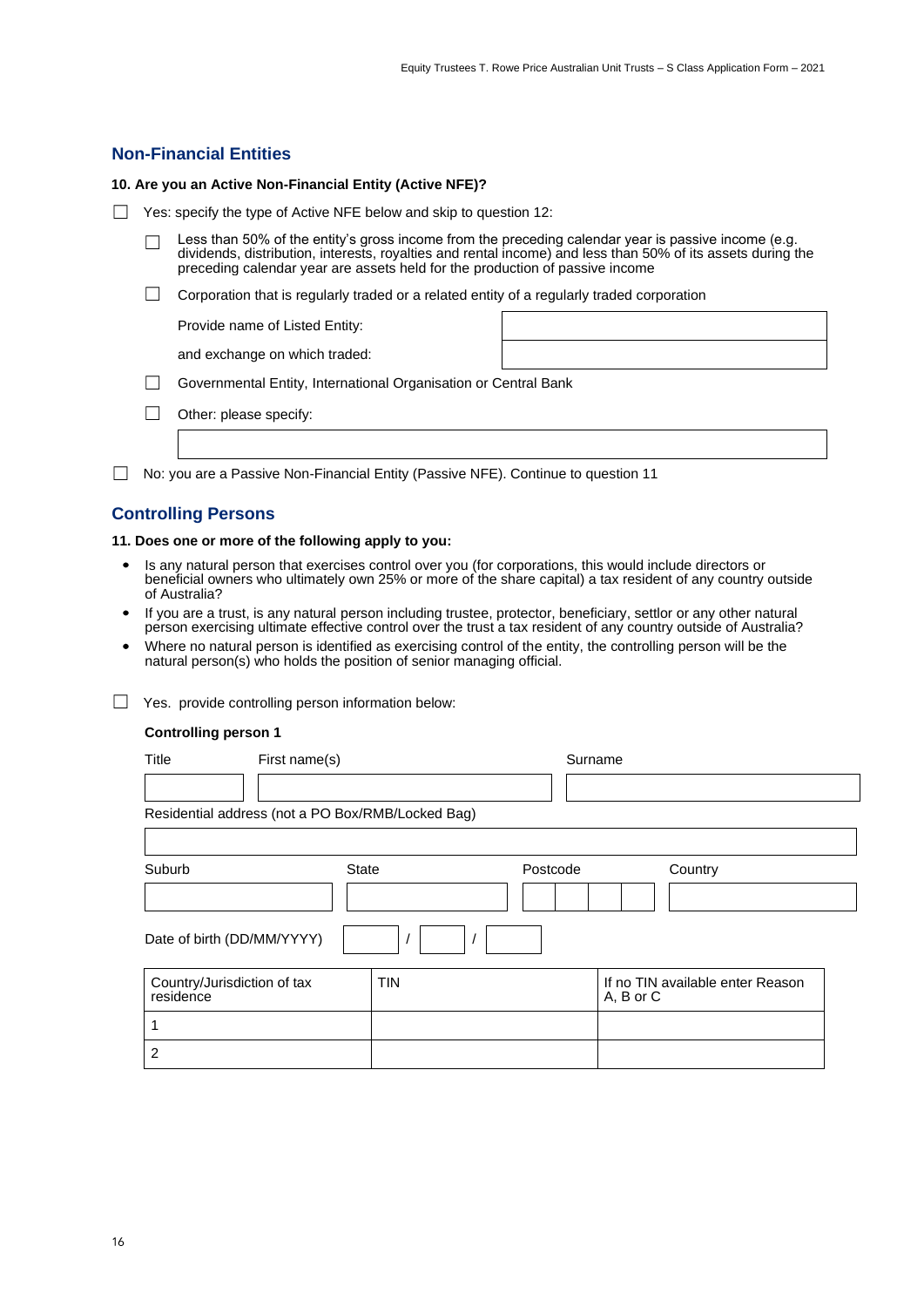#### **Controlling person 2**

| Title                                    | First name(s)                                     |            |          | Surname                                       |  |
|------------------------------------------|---------------------------------------------------|------------|----------|-----------------------------------------------|--|
|                                          |                                                   |            |          |                                               |  |
|                                          | Residential address (not a PO Box/RMB/Locked Bag) |            |          |                                               |  |
|                                          |                                                   |            |          |                                               |  |
| Suburb                                   | State                                             |            | Postcode | Country                                       |  |
|                                          |                                                   |            |          |                                               |  |
| Date of birth (DD/MM/YYYY)               |                                                   |            |          |                                               |  |
| Country/Jurisdiction of tax<br>residence |                                                   | <b>TIN</b> |          | If no TIN available enter Reason<br>A, B or C |  |
|                                          |                                                   |            |          |                                               |  |
| $\overline{2}$                           |                                                   |            |          |                                               |  |

*If there are more than 2 controlling persons, please provide details as an attachment.*

#### **Reason Code:**

If TIN or equivalent is not provided, please provide reason from the following options:

- Reason A: The country/jurisdiction where the investor is resident does not issue TINs to its residents.  $\bullet$
- Reason B: The investor is otherwise unable to obtain a TIN or equivalent number (Please explain why the investor is unable to obtain a TIN in the below table if you have selected this reason).
- Reason C: No TIN is required. (Note. Only select this reason if the domestic law of the relevant  $\bullet$ jurisdiction does not require the collection of the TIN issued by such jurisdiction).

If Reason B has been selected above, explain why you are not required to obtain a TIN:

|            | Reason B explanation |
|------------|----------------------|
| Investor 1 |                      |
| Investor 2 |                      |

*If more space is needed please provide details as an attachment.*

□ No: continue to question 12

#### **12. Signature and Declaration – ALL investors MUST sign**

☐ I undertake to provide a suitably updated self-certification within 30 days of any change in circumstances which causes the information contained herein to become incorrect.

 $\Box$  I declare the information above to be true and correct.

#### **Investor 1 Investor 2**

| Name of authorised representative | Name of authoris |
|-----------------------------------|------------------|
|                                   |                  |
| Signature                         | Signature        |
|                                   |                  |

Name of individual/entity Name of individual/entity

ed representative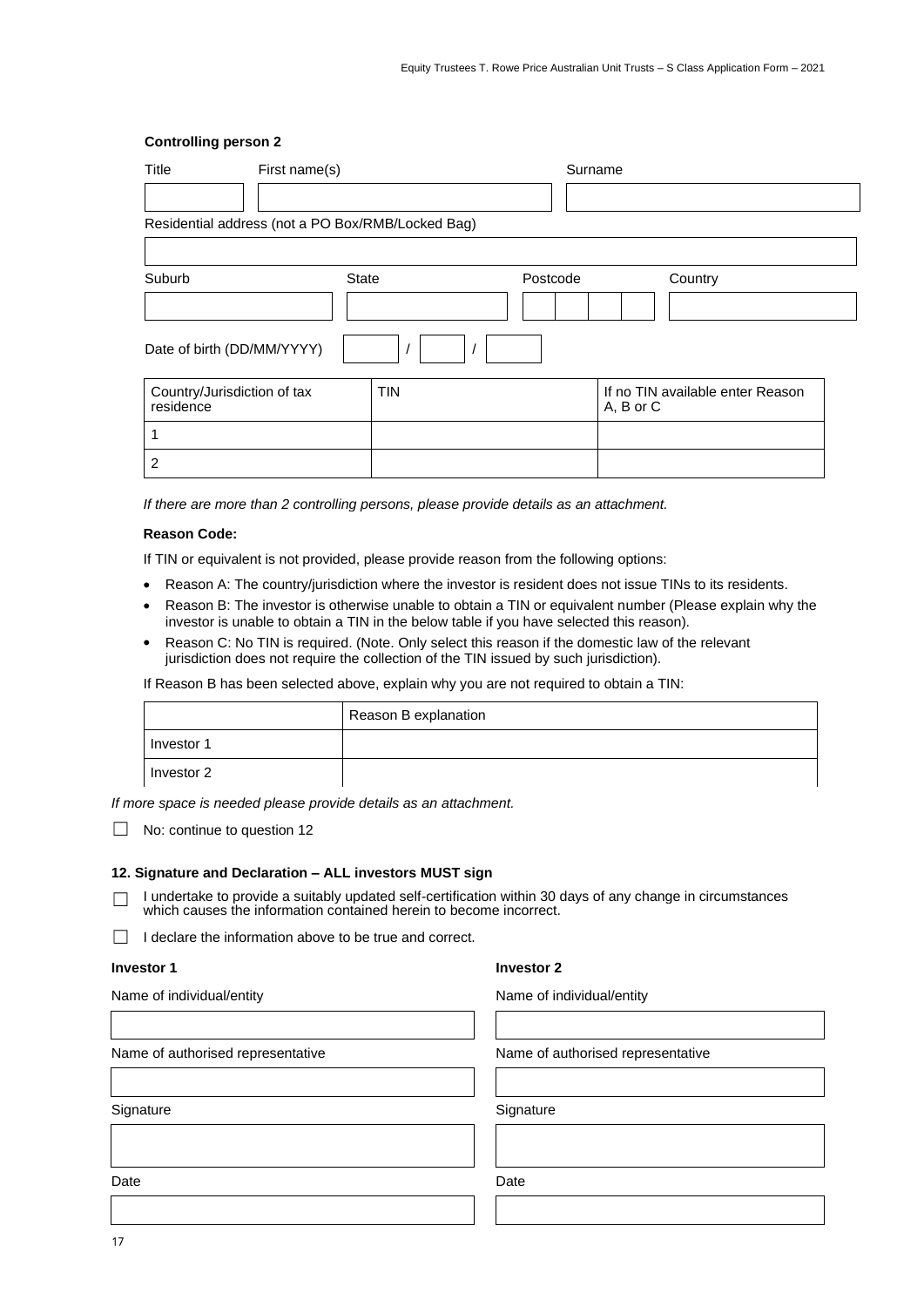#### **SECTION 8 – DECLARATIONS – ALL INVESTORS MUST COMPLETE THIS SECTION**

In most cases the information that you provide in this Application Form will satisfy the Anti-Money Laundering and Counter-Terrorism Financing Act 2006 (the "AML/CTF Act"), FATCA and CRS. However, in some instances Equity Trustees may contact you to request further information. It may also be necessary for Equity Trustees to collect information (including sensitive information) about you from third parties in order to meet its obligations under the AML/CTF Act, FATCA and CRS.

#### **When you complete this Application Form you make the following declarations:**

- I/We have received the PDS and made this application in Australia (or New Zealand for those offers made in New Zealand).
- I/We have read the PDS to which this Application Form applies and agree to be bound by the terms and conditions of the PDS and the Constitution of the relevant Fund in which I/we have chosen to invest.
- I/we have carefully considered the features of Fund as described in the PDS (including its investment objectives, minimum suggested investment timeframe, risk level, withdrawal arrangements and investor suitability) and, after obtaining any financial and/or tax advice that I/we deemed appropriate, am/are satisfied that my/our proposed investment in the Fund is consistent with my/our investment objectives, financial circumstances and needs.
- I/We have considered our personal circumstances and, where appropriate, obtained investment and/or taxation advice.
- I/We hereby declare that I/we are not a US Person as defined in the PDS.
- I/We acknowledge that (if a natural person) I am/we are 18 years of age or over and I am/we are eligible to hold units in the Fund in which I/we have chosen to invest.
- I/We acknowledge and agree that Equity Trustees has outlined in the PDS provided to me/us how and where I/we can obtain a copy of the Equity Trustees Group Privacy Statement.
- I/We consent to the transfer of any of my/our personal information to external third parties including but not limited to fund administrators, fund investment manager(s) and related bodies corporate who are located outside Australia for the purpose of administering the products and services for which I/we have engaged the services of Equity Trustees or its related bodies corporate and to foreign government agencies for reporting purposes (if necessary).
- I/we hereby confirm that the personal information that I/we have provided to Equity Trustees is correct and current in every detail, and should these details change, I/we shall promptly advise Equity Trustees in writing of the change(s).
- I/We agree to provide further information or personal details to Equity Trustees if required to meet its obligations under anti-money laundering and counter-terrorism legislation, US tax legislation or reporting legislation. I/We further acknowledge that my/our application may be delayed for processing at the unit price applicable for the Business Day as at which all required information has been received and verified.
- If I/we have provided an email address, I/we consent to receive ongoing investor information including PDS information, confirmations of transactions and additional information as applicable via email.
- I/We acknowledge that Equity Trustees does not guarantee the repayment of capital or the performance of the Fund or any particular rate of return from the Fund.
- I/We acknowledge that an investment in the Fund is not a deposit with or liability of Equity Trustees and is subject to investment risk including possible delays in repayment and loss of income or capital invested.
- I/We acknowledge that Equity Trustees is not responsible for the delays in receipt of monies caused by the postal service or the my/our bank.
- If I/we lodge a fax application, I/we acknowledge and agree to release, discharge and agree to indemnify Equity Trustees from and against any and all losses, liabilities, actions, proceedings, account claims and demands arising from any fax application.
- If I/we have completed and lodged the relevant sections on authorised representatives, agents and/or financial advisers on the Application Form then I/we agree to release, discharge and indemnify Equity Trustees from and against any and all losses, liabilities, actions, proceedings, account claims and demands arising from Equity Trustees acting on the instructions of my/our authorised representatives, agents and/or financial advisers.
- If this is a joint application each of us agrees that our investment is held as joint tenants.
- I/We acknowledge and agree that where Equity Trustees, in its sole discretion, determines that:
	- I/We are ineligible to hold units in a Fund or have provided misleading information in the Application Form; or
	- $\overline{\phantom{a}}$ I/We owe any amounts to Equity Trustees, then I/we appoint Equity Trustees as my/our agent to submit a withdrawal request on my/our behalf in respect of all or part of my/our units, as the case requires, in the Fund.
- **For Wholesale Clients\*** I/We acknowledge that I am/we are a Wholesale Client (as defined in Section 761G of the Corporations Act 2001 (Cth)) and therefore eligible to hold units in the Fund.
- **For New Zealand Wholesale Investors\*** I/We acknowledge and agree that:
	- I/We have read the "New Zealand Wholesale Investor Fact Sheet";
	- $-$  I am/We are a Wholesale Investor and therefore eligible to hold units in the Fund; and
	- $-$  I/We have not: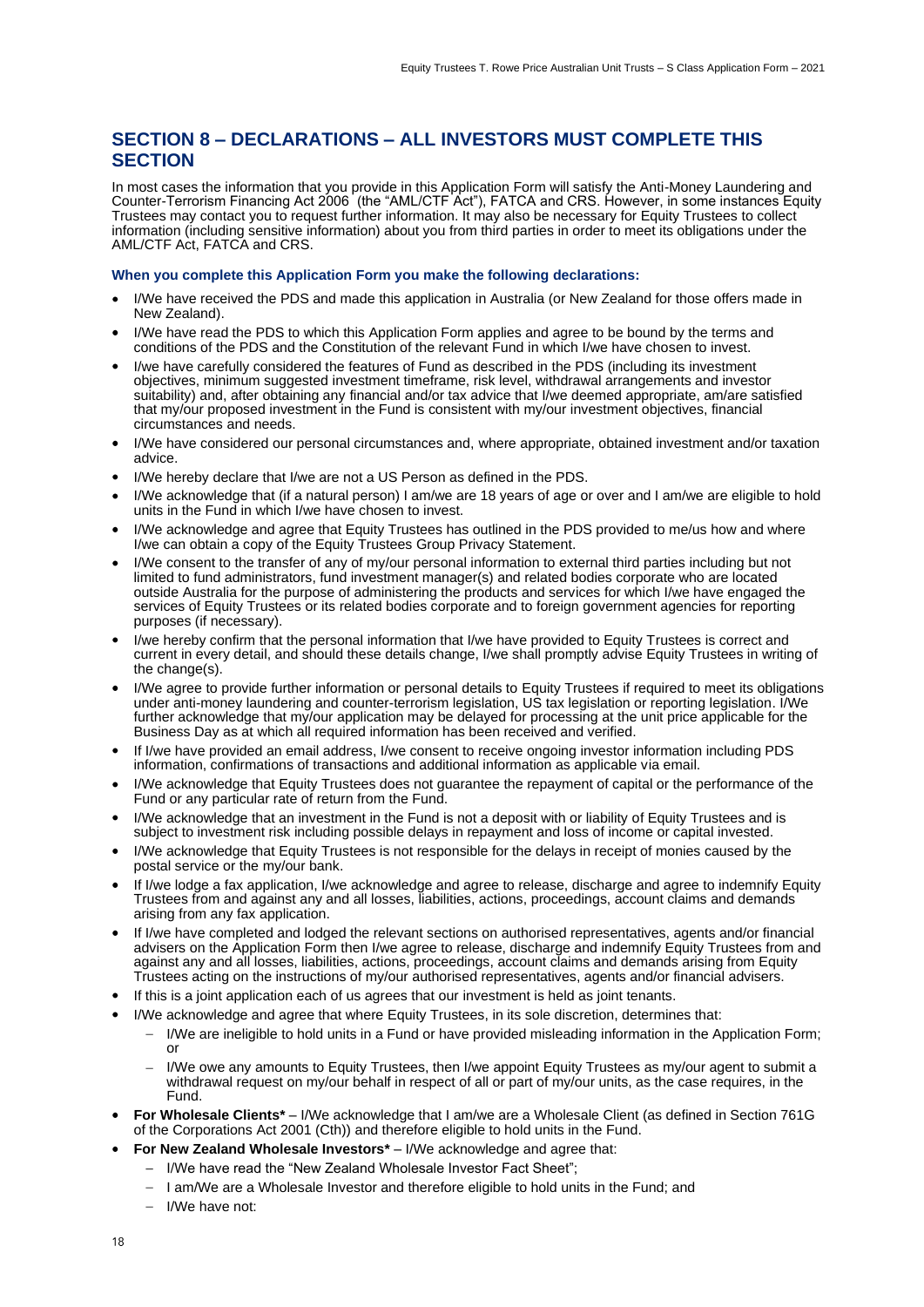Capacity (e.g. Director, Secretary, Authorised

- Offered, sold, or transferred, and will not offer, sell, or transfer, directly or indirectly, any units in the Fund;
- Granted, issued, or transferred, and will not grant, issue, or transfer, any interests in or options over, directly or indirectly, any units in the Fund; and
- Distributed and will not distribute, directly or indirectly, the PDS or any other offering materials or advertisement in relation to any offer of units in the Fund, in each case in New Zealand, other than to a person who is a Wholesale Investor; and
- I/We will notify Equity Trustees if I/we cease to be a Wholesale Investor; and
- I/We have separately provided a signed Wholesale Investor Certification located at the end of this Application Form.

All references to Wholesale Investor in this Declaration are a reference to Wholesale Investor in terms of clause 3(2) of Schedule 1 of the Financial Markets Conduct Act 2013 (New Zealand).

\* Disregard if not applicable.

#### **\*Terms and conditions for collection of Tax File Numbers (TFN) and Australian Business Numbers (ABN)**

Collection of TFN and ABN information is authorised and its use and disclosure strictly regulated by tax laws and the Privacy Act 1988. You must only provide an ABN instead of a TFN when you are investing for a company. You are not obliged to provide either your TFN or ABN, but if you do not provide either or claim an exemption, we are required to deduct tax from your distribution at the highest marginal tax rate plus Medicare levy to meet Australian taxation law requirements.

For more information about the use of TFNs for investments, contact the enquiries section of your local branch of the ATO. Once provided, your TFN will be applied automatically to any future investments in the Fund where formal application procedures are not required (e.g. distribution reinvestments), unless you indicate, at any time, that you do not wish to quote a TFN for a particular investment. Exempt investors should attach a copy of the certificate of exemption. For super funds or trusts list only the applicable ABN or TFN for the super fund or trust.

#### **By signing this Application Form, you have read, and agree to make the declarations above**

| <b>Investor 1</b> | <b>Investor 2</b> |
|-------------------|-------------------|
|                   |                   |

| <b>Investo</b> |  |  |  |
|----------------|--|--|--|
|                |  |  |  |

signatory)

Name of individual/entity Name of individual/entity

Capacity (e.g. Director, Secretary, Authorised signatory)

Signature Signature Signature Signature Signature

Date **Date** Date **Date** Date **Date** 

Company Seal (if applicable)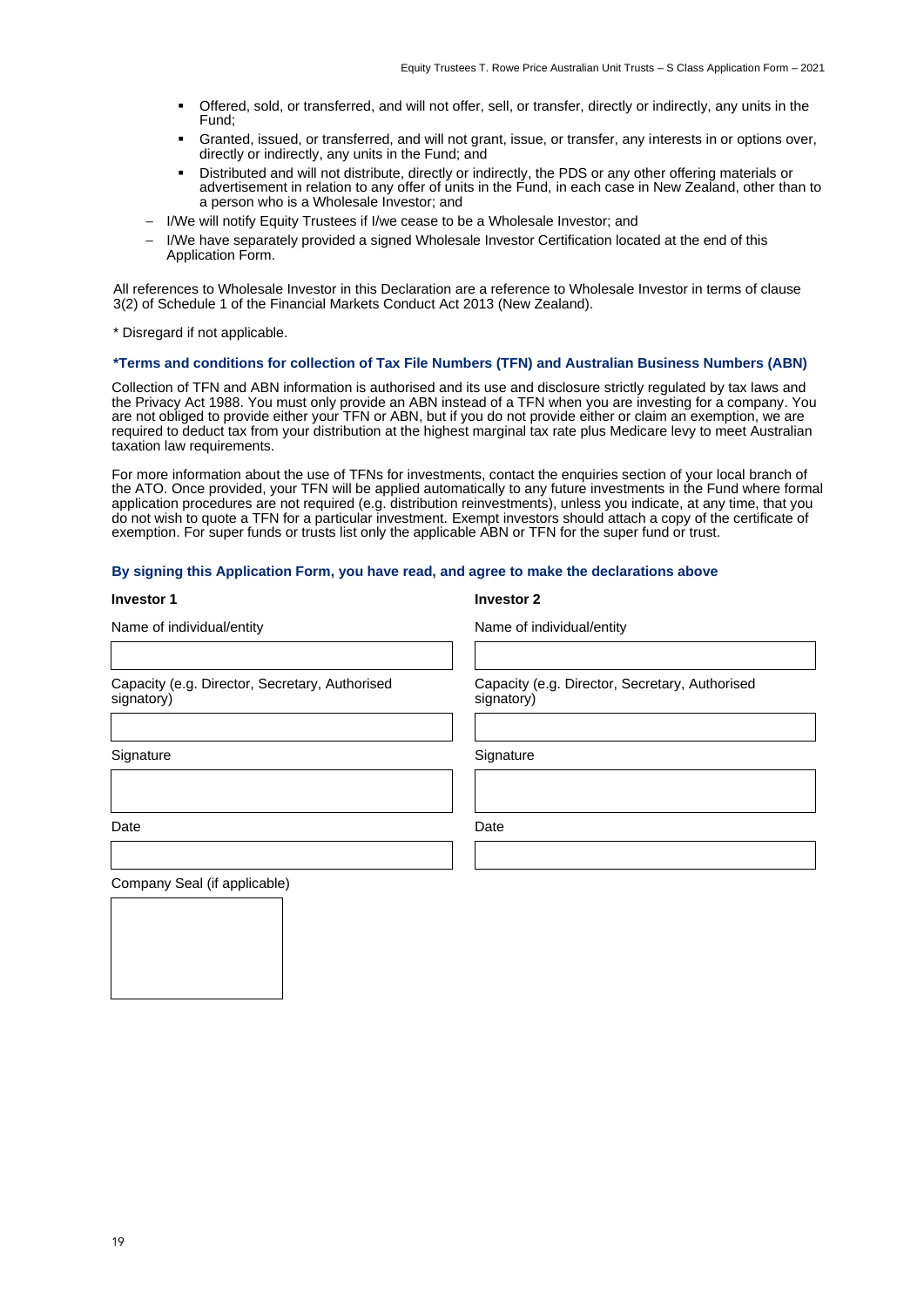### **SECTION 9 – AML/CTF IDENTITY VERIFICATION REQUIREMENTS**

**The AML/CTF Act requires Equity Trustees to adopt and maintain an AML/CTF Program. The AML/CTF Program includes ongoing customer due diligence, which may require Equity Trustees to collect further information.**

- Identification documentation provided must be in the name of the investor.
- Non-English language documents must be translated by an accredited translator. Provide both the foreign language document and the accredited English translation.
- Applications made without providing this information cannot be processed until all the necessary information has been provided.
- If you are unable to provide the identification documents described please contact Equity Trustees.

#### **These documents should be provided as an original or a CERTIFIED COPY of the original.**

#### **Who can certify?**

Below is an example of who can certify proof of ID documents under the AML/CTF requirements:

- Bailiff
- Bank officer with 5 or more years of continuous service
- Building society officer with 5 or more years of continuous service
- Chiropractor (licensed or registered)
- Clerk of court
- Commissioner for Affidavits
- Commissioner for Declarations
- Credit union officer with 5 or more years of continuous service
- Dentist (licensed or registered)
- Fellow of the National Tax Accountant's Association
- Finance company officer with 5 or more years of
- continuous service Judge of a court
- 
- Justice of the peace
- Legal practitioner (licensed or registered)
- **Magistrate**
- Marriage celebrant licensed or registered under Subdivision C of Division 1 of Part IV of the Marriage Act 1961
- Master of a court
- Medical practitioner (licensed or registered)
- Member of Chartered Secretaries Australia
- Member of Engineers Australia, other than at the grade of student
- Member of the Association of Taxation and Management Accountants

#### **When certifying documents, the following process must be followed:**

- All copied pages of original proof of ID documents must be certified and the certification must not be older than 2 years.
- The authorised individual must ensure that the original and the copy are identical; then write or stamp on the copied document "certified true copy". This must be followed by the date and signature, printed name and qualification of the authorised individual.
- In cases where an extract of a document is photocopied to verify customer ID, the authorised individual should write or stamp "certified true extract".
- Member of the Australian Defence Force with 5 or more years of continuous service
- Member of the Institute of Chartered Accountants in Australia, the Australian Society of Certified Practicing Accountants or the Institute of Public **Accountants**
- Member of the Parliament of the Commonwealth, a State, a Territory Legislature, or a local government authority of a State or Territory
- Minister of religion licensed or registered under Subdivision A of Division 1 of Part IV of the Marriage Act 1961
- Nurse (licensed or registered)
- Optometrist (licensed or registered)
- Permanent employee of Commonwealth, State or local government authority with at least 5 or more years of continuous service.
- Permanent employee of the Australian Postal Corporation with 5 or more years of continuous service
- Pharmacist (licensed or registered)
- Physiotherapist (licensed or registered)
- Police officer
- Psychologist (licensed or registered)
- Registrar, or Deputy Registrar, of a court
- **Sheriff**
- Teacher employed on a full-time basis at a school or tertiary education institution
- Veterinary surgeon (licensed or registered)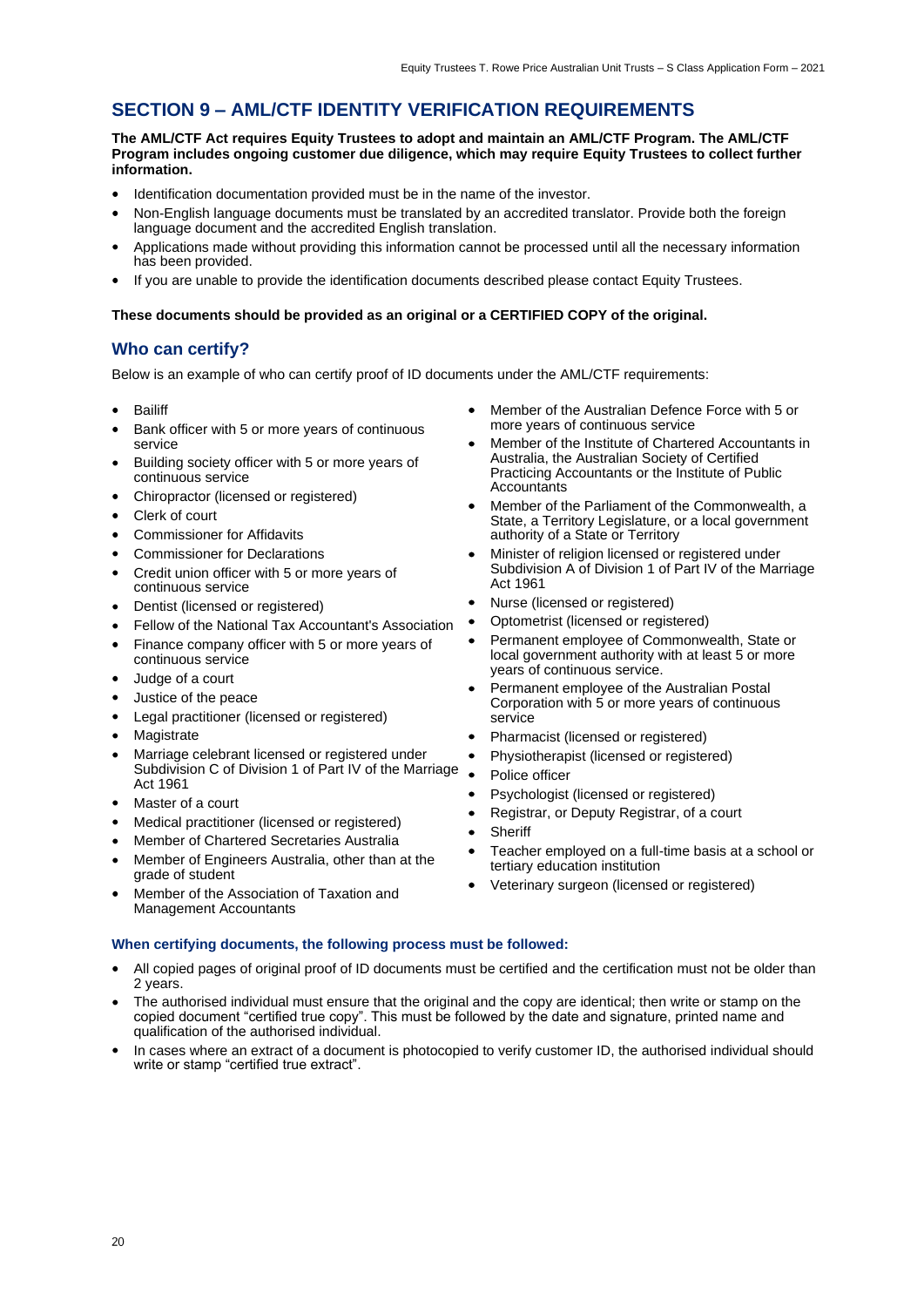#### **GROUP A – Individuals/Joint**

Each individual investor, individual trustee, beneficial owner, or individual agent or authorised representative must provide one of the following primary photographic ID:

☐ A current Australian driver's licence (or foreign equivalent) that includes a photo and signature.

□ An Australian passport (not expired more than 2 years previously).

- □ A foreign passport or international travel document (must not be expired)
- □ An identity card issued by a State or Territory Government that includes a photo.

If you do NOT own one of the above ID documents, please provide one valid option from Column A and one valid option from Column B.

| Column A |                                                         | <b>Column B</b> |                                                                                                                                                                                                                                                                                                                                                       |  |
|----------|---------------------------------------------------------|-----------------|-------------------------------------------------------------------------------------------------------------------------------------------------------------------------------------------------------------------------------------------------------------------------------------------------------------------------------------------------------|--|
|          | Australian birth certificate.                           |                 | A document issued by the Commonwealth or a<br>State or Territory within the preceding 12 months                                                                                                                                                                                                                                                       |  |
|          | Australian citizenship certificate.                     |                 | that records the provision of financial benefits to<br>the individual and which contains the individual's                                                                                                                                                                                                                                             |  |
|          | Pension card issued by Department of Human<br>Services. |                 | name and residential address.                                                                                                                                                                                                                                                                                                                         |  |
|          |                                                         |                 | A document issued by the Australian Taxation<br>Office within the preceding 12 months that records<br>a debt payable by the individual to the<br>Commonwealth (or by the Commonwealth to the<br>individual), which contains the individual's name<br>and residential address. Block out the TFN before<br>scanning, copying or storing this document. |  |
|          |                                                         |                 | A document issued by a local government body or<br>utilities provider within the preceding 3 months<br>which records the provision of services to that<br>address or to that person (the document must<br>contain the individual's name and residential<br>address).                                                                                  |  |
|          |                                                         |                 | If under the age of 18, a notice that: was issued to<br>the individual by a school principal within the<br>preceding 3 months; and contains the name and<br>residential address; and records the period of time<br>that the individual attended that school.                                                                                          |  |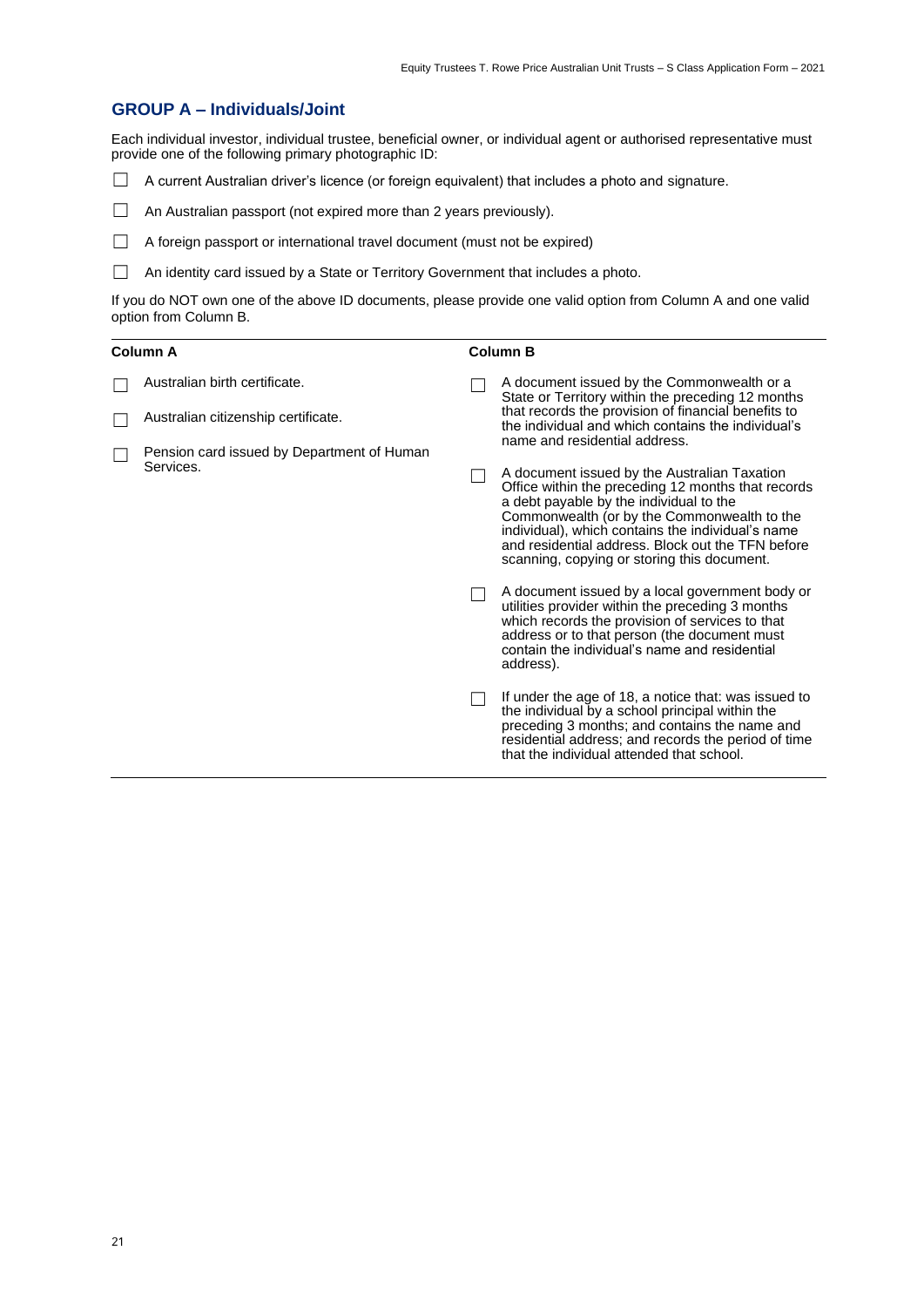#### **GROUP B – Companies**

For Australian Registered Companies, provide one of the following (must clearly show the Company's full name, type (private or public) and ACN):

- $\Box$  A certified copy of the company's Certificate of Registration or incorporation issued by ASIC.
- $\Box$  A copy of information regarding the company's licence or other information held by the relevant Commonwealth, State or Territory regulatory body e.g. AFSL, RSE, ACL etc.
- $\Box$  A full company search issued in the previous 3 months or the company's last annual statement issued by ASIC.
- □ If the company is listed on an Australian securities exchange, provide details of the exchange and the ticker (issuer) code.
- $\Box$  If the company is a majority owned subsidiary of a company listed on an Australian securities exchange, provide details of the holding company name, its registration number e.g. ACN, the securities exchange and the ticker (issuer) code.

All of the above must clearly show the company's full name, its type (i.e. public or private) and the ACN issued by ASIC.

For Foreign Companies, provide one of the following:

- A certified copy of the company's Certificate of Registration or incorporation issued by the foreign jurisdiction(s) in which the company was incorporated, established or formed.
- $\Box$  A certified copy of the company's articles of association or constitution.
- $\Box$  A copy of a company search on the ASIC database or relevant foreign registration body.
- $\Box$  A copy of the last annual statement issued by the company regulator.

All of the above must clearly show the company's full name, its type (i.e. public or private) and the ARBN issued by ASIC, or the identification number issued to the company by the foreign regulator.

#### **In addition, please provide verification documents for each beneficial owner or controlling person (senior managing official and shareholder) as listed under Group A.**

A beneficial owner of a company is any person entitled (either directly or indirectly) to exercise 25% or more of the voting rights, including a power of veto, or who holds the position of senior managing official (or equivalent) and is thus the controlling person.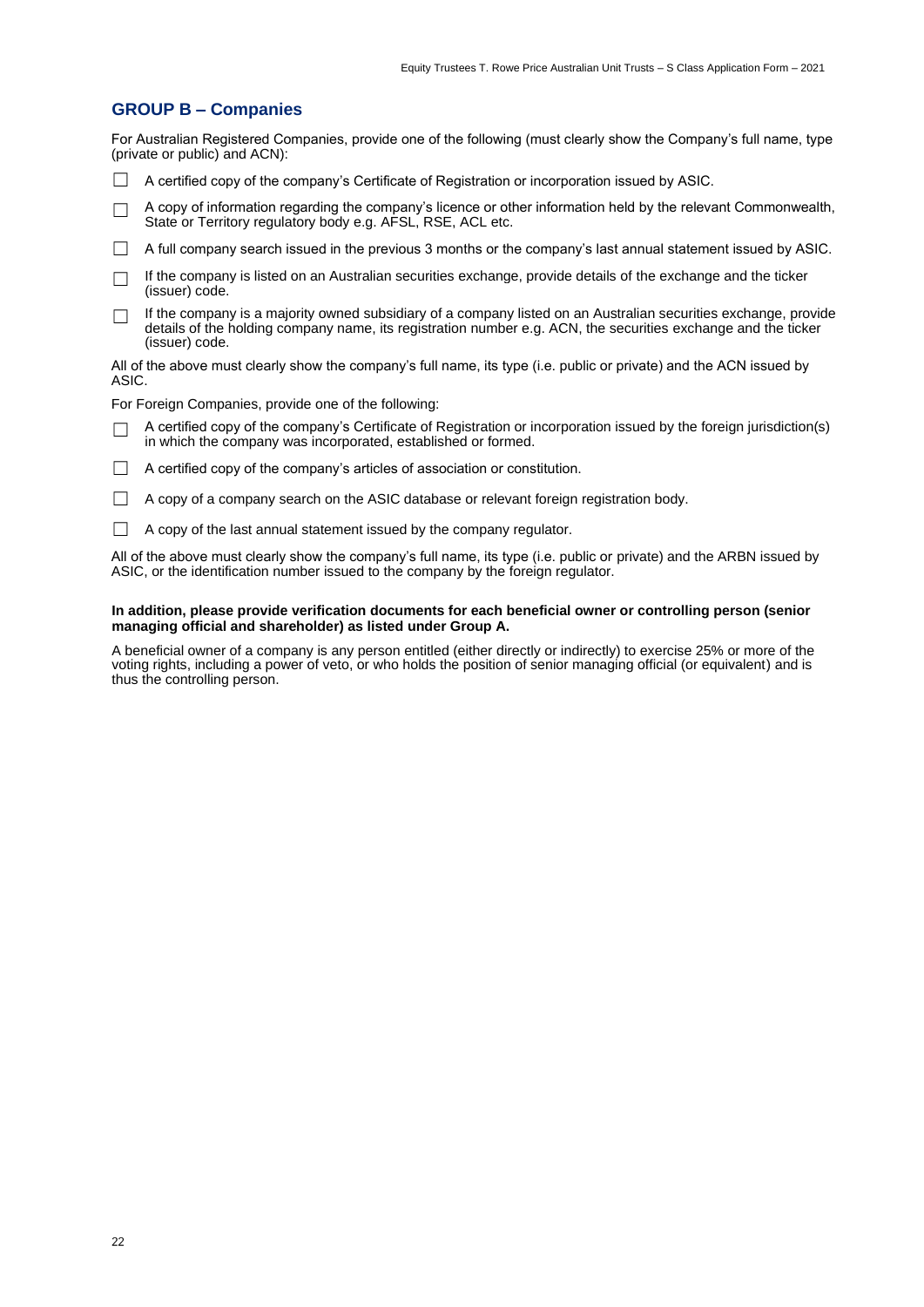#### **GROUP C – Trusts**

For a Registered Managed Investment Scheme, Government Superannuation Fund, a trust registered with the Australian Charities and Not-for-Profit Commission (ACNC), regulated Superannuation Fund (including a selfmanaged super fund), provide one of the following:

- ☐ A copy of the company search of the relevant regulator's website e.g. APRA, ASIC or ATO.
- ☐ A copy or relevant extract of the legislation establishing the government superannuation fund sourced from a government website.
- $\Box$  A copy from the ACNC of information registered about the trust as a charity
- □ Annual report or audited financial statements.
- $\Box$  A certified copy of a notice issued by the ATO within the previous 12 months.
- ☐ A certified copy of an extract of the Trust Deed (i.e. cover page and signing page and first two pages that describes the trust, its purpose, appointer details and settlor details etc.)

For all other unregulated trust (including a foreign trust), provide the following:

□ A certified copy of an extract of the Trust Deed (i.e. cover page and signing page and first two pages that describes the trust, its purpose, appointer details and settlor details etc.)

**If the trustee is an individual, please also provide verification documents for one trustee as listed under Group A.**

**If the trustee is a company, please also provide verification documents for a company as listed under Group B.**

#### **GROUP D – Authorised Representatives and Agents**

In addition to the above entity groups:

- ☐ If you are an **Individual Authorised Representative or Agent** please also provide the identification documents listed under Group A.
- ☐ If you are a **Corporate Authorised Representative or Agent** please also provide the identification documents listed under Group B.

All Authorised Representatives and Agents must also provide a certified copy of their authority to act for the investor e.g. the POA, guardianship order, Executor or Administrator of a deceased estate, authority granted to a bankruptcy trustee, authority granted to the State or Public Trustee etc.